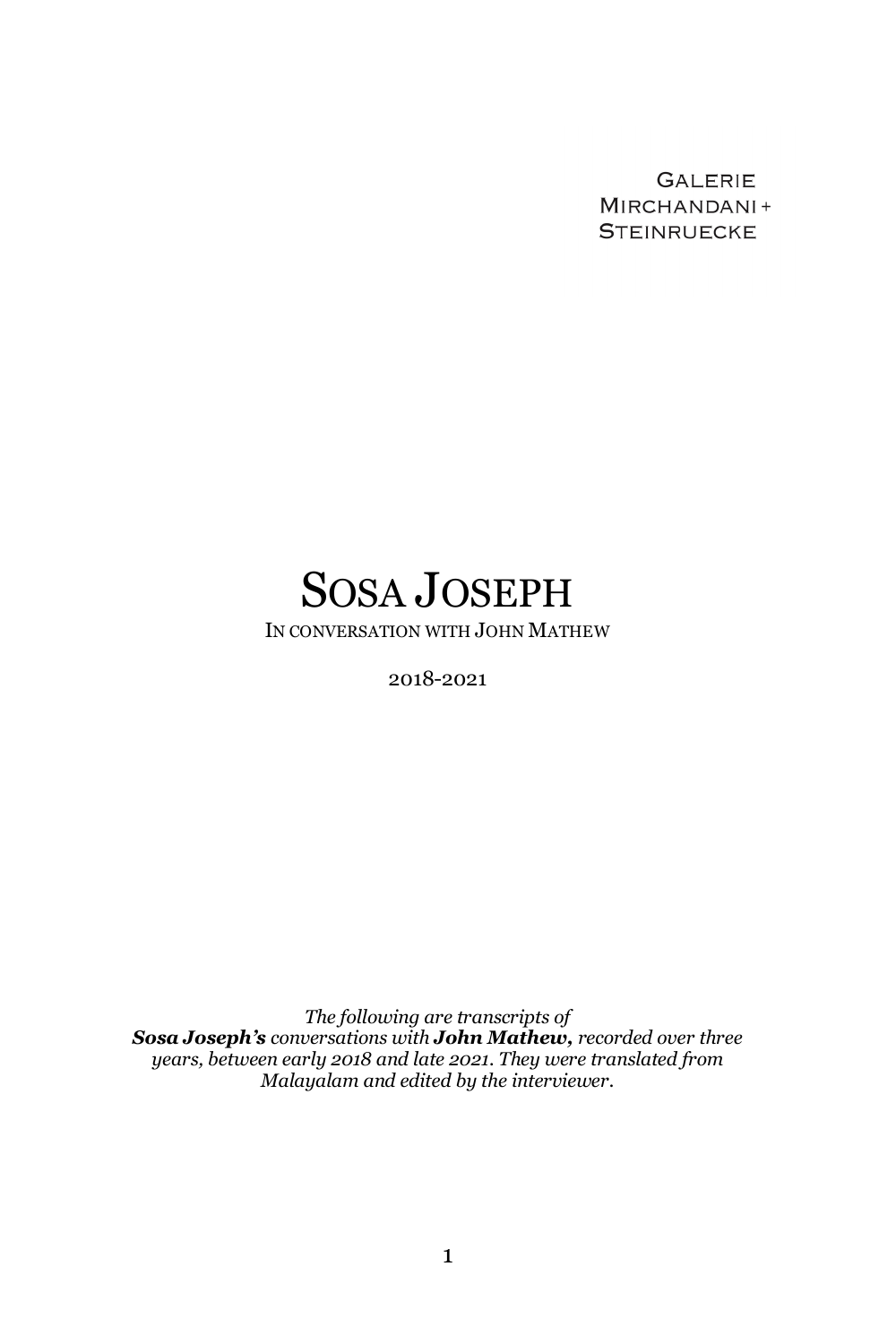#### CONVERSATION 1

## About her approach to painting and the 'What are we?' series

JM: Before talking about your works, shall we talk about 'talking about works'? I will start by saying that you seem to speak very little about your paintings, I mean, in your interviews. You seem not only reticent or unforthcoming, but even evasive about talking about your works.

SJ: I see you want to start by making an allegation! [Smiles] Let's see. As I see it, I speak just enough. Also, a certain level of reticence, that's good, isn't it? I must not bias viewers or introduce barriers to viewing. I also don't want to restrict free interpretations of my work by talking much about them.

JM: Of course, you are the best judge of how much you want to talk about your works. And I do understand the caution. However, your reticence seems to lead to confusion over certain basic facts about some of your works. For example, writers don't seem to be sure if you have painted Christian nuns or Muslim women in your *What are we?* series. Shall we discuss what makes you so wary that you offer almost no explanation of the content of your works?

SJ: Indeed, I am a bit wary of explaining the content, meaning etc. of my works. There are several reasons. It's a complicated issue. I mean, there is no simple answer.

JM: If it's complicated, it must be interesting!

SJ: Well, if you insist. Firstly, there is this thing about capacity or capability. Offering a structured, coherent explanation of the content or meaning of my works—indeed, if there is one—may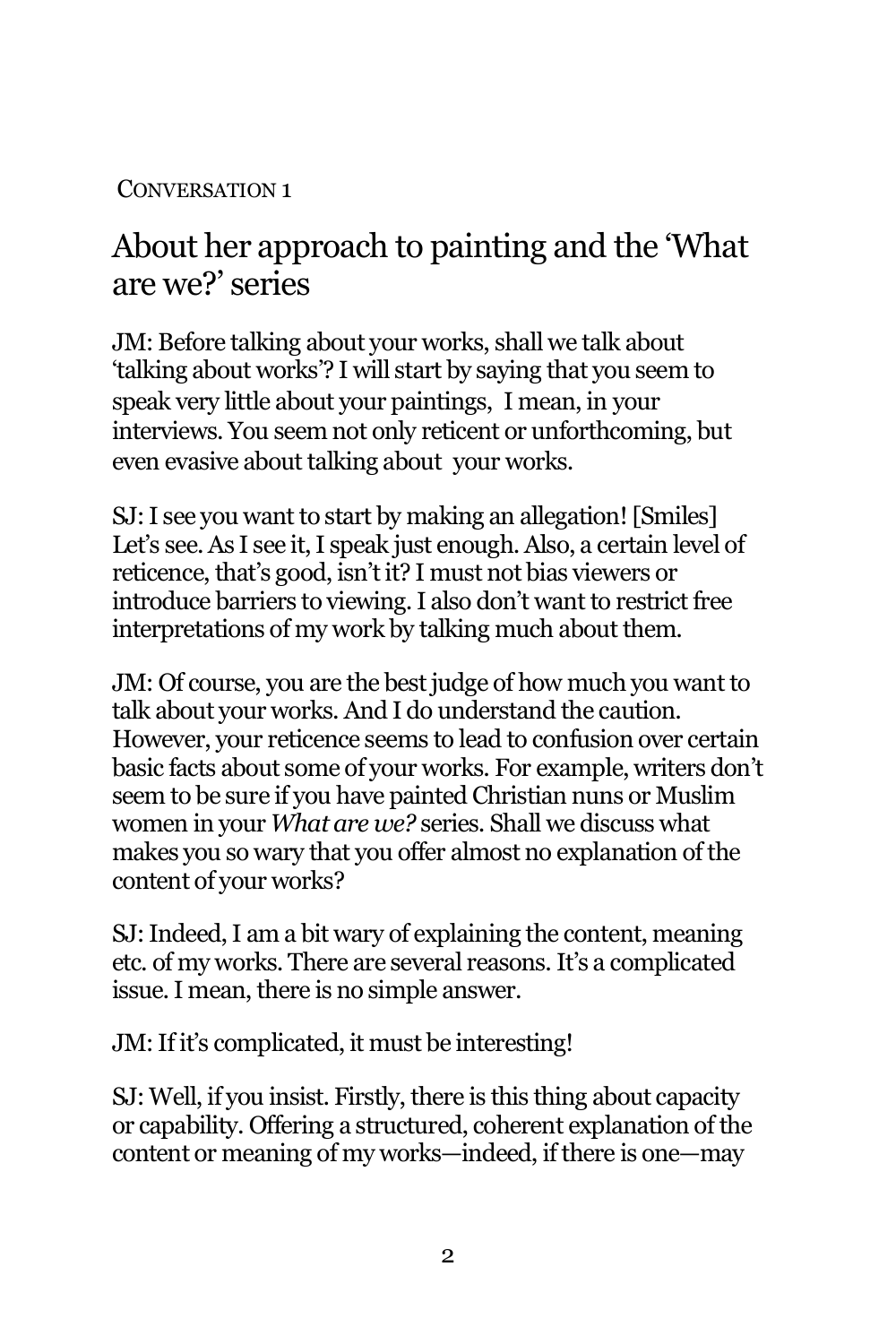be beyond me. And that may precisely be the reason why I have chosen to explore it through painting.

JM: Interesting. Beckett said something similar—I mean, the latter part. He said if he had been able to explain his works in philosophic terms, he would have no reason to write them. What else?

SJ: I am also not crazy about requiring an artist to offer explanations of her works in the first place! It's like being called in to defend your work. And I am not sure a work of art needs a defense. 'What do you mean by this?' or 'What are you trying to say?' See, art is what's there on the canvas, not something else it 'says'! It is its own content, as in, the primary content of the painting is its formal aspects. In that sense, form *is* the content. And people can see it, without me saying a word! But it is a presumption that there is always an invisible 'meaning'. I find such presumption unfortunate.

JM: It's exasperating, isn't it? It's a bit like asking a kid who created a mess to explain why he did it. 'What have you done! Why would you do this? Okay then, let's hear your philosophical or political reasons!' [Laughs] It's similar, isn't it?

SJ: Of course. [Smiles] But these questions are problematic in many ways.

JM: Can you explain why they are problematic?

SJ: Because I don't paint primarily to 'make a statement'. I paint because I enjoy painting, and I choose something to paint because I am interested in it. It's as simple as that. Of course, what interests me about what I paint may vary; often, it may just be its aesthetics. Beyond that, my works may or may not end up saying something because I am a person with opinions, worldview, concerns, and preoccupations which may well be reflected in my paintings. That's different from making a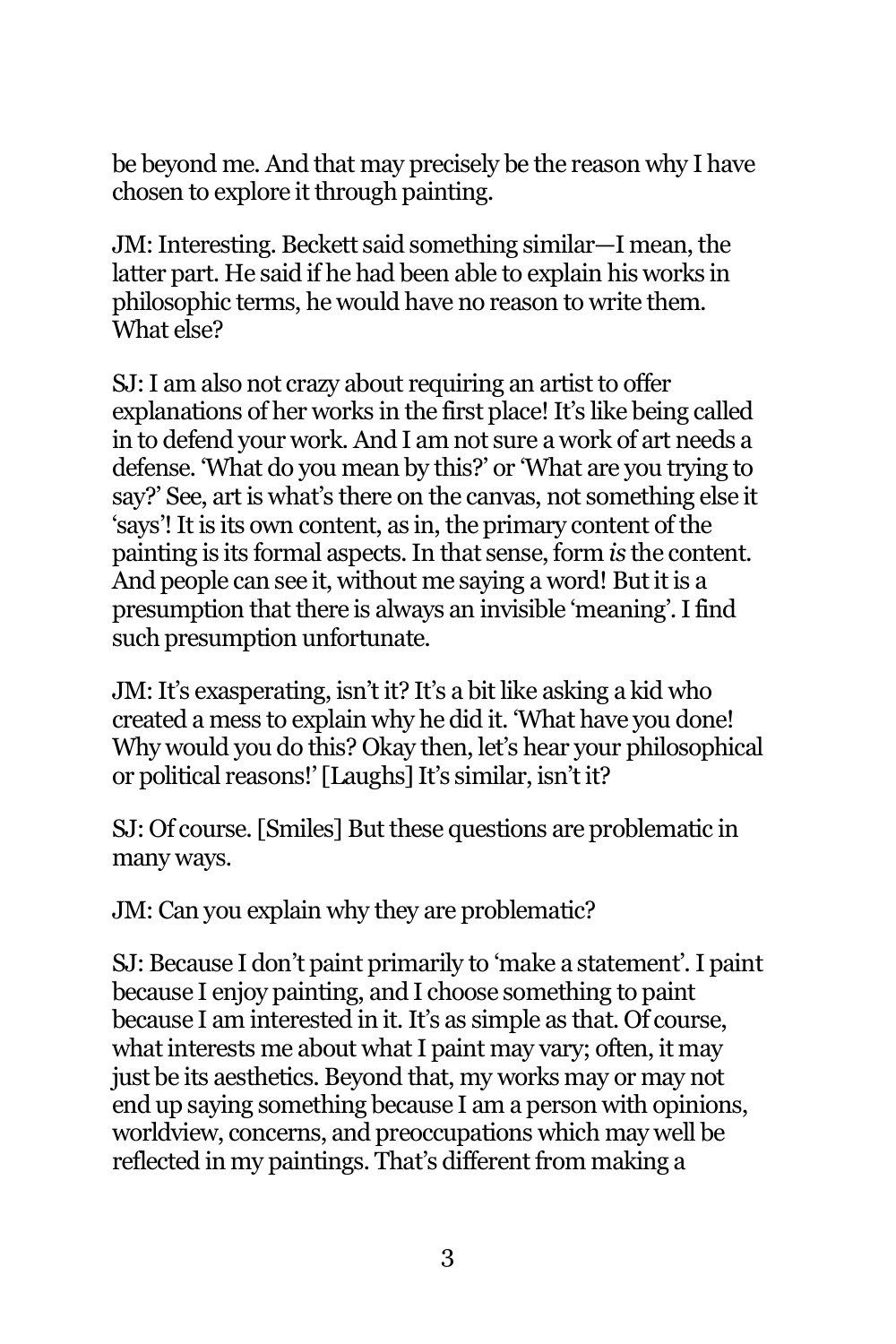statement in a planned manner. I don't paint to say anything consciously. Assuming that I always paint to say something is just the wrong approach because it misses the whole aesthetic pursuit in my practice, and the work's aesthetic, to focus only on content or meaning instead.

JM: Just for clarity, is that an exclusive formalist stance? Are you denying content or meaning?

SJ: Nothing exclusive as such. I am a figurative artist, and, surely, I can't deny 'content' as such; nor am I saying works of art don't make statements. Of course, they are expressions, so certainly, they would communicate something. I am saying two things. One: I am not painting to make a statement. Making a point, philosophical or political, is not my primary purpose. It is, indeed, creating a painterly aesthetic. And, two: at least for me, art doesn't always have to make any such statement; sometimes, it can be just an aesthetic exploration. What matters to me in a painting is *painting*; what's vital is challenging myself as a painter. My only concerns, quests, and considerations are formal and aesthetic; what is more important to me than what I paint is *how I paint*it. I hardly ever set out to paint with a 'concept', or 'theme' in mind, or to 'say something' or 'make a point'. Themes manifest; they present themselves based on who I am, what my worldview is, or what moves me. It's not a conscious choice I make for each canvas. Art, at least for me, is not driven by an agenda.

JM: I understand. You seem to say, a painting is an end in itself; it's not the means of saying something, on which its art hinges.

SJ: Exactly. As I said, art is what's on the canvas. What it might seem to say, that is, any philosophical, social or political points it might make, if at all, are secondary.

JM:I am with you, totally. But go on, is there anything more that makes you wary of talking about your works?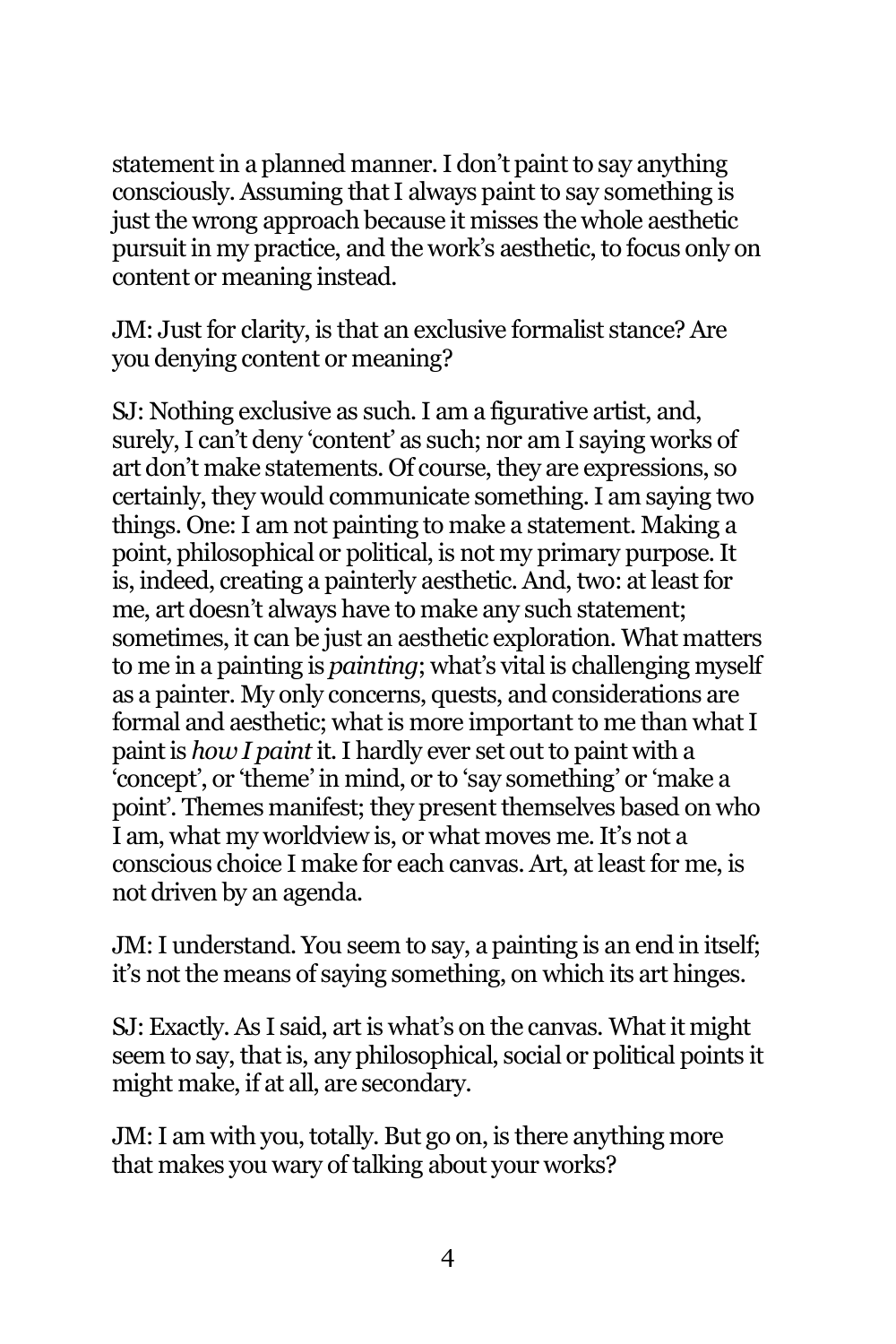SJ: Of course. See, I warned you; this is complicated and maybe tedious! So, thirdly, this may perhaps be the most important one—this exclusive focus on content or meaning of a work has another problem. It impairs seeing and appreciating the art itself. Let me explain. If I say something about the 'content' of a work or 'what it is about', then it necessarily undermines the particular work. And this is why I want to talk as little as possible, and want people to see in my works what they would.

JM: How exactly does any explanation you offer undermine a particular work?

SJ: If I offer any explanation, the work is instantly reduced to its content or meaning. 'This work is about that' and 'that work says this'. Nothing else seems to matter anymore, as 'what the work is about' takes attention away from the 'work' itself. That's how this impairment works. Interpretation often tends to reduce works of art to their 'meaning', 'politics', or 'philosophy'. And to my mind, reducing a work of art just to its 'meaning' or 'content' is somewhat reductive and simplistic.

JM: By now, it's evident that your resistance is essentially 'Sontagian'. You clearly align with Sontag in 'Against interpretation'.

SJ: Of course. What took you so long? [Smiles] But my discomfort about the approach to interpretation predates reading Sontag. Reading her was like running into a person who understands you. I almost gushed: 'oh, finally, someone gets me!'

JM: That essay can be either very comforting or unsettling, depending on how one is used to seeing art. Sontag says: 'By reducing the work of art to its content, and then interpreting that, one tames the work of art.' She further says: 'interpretation is the revenge of the intellect upon art.' She even speculates that abstract art and pop art—the former because it has no content,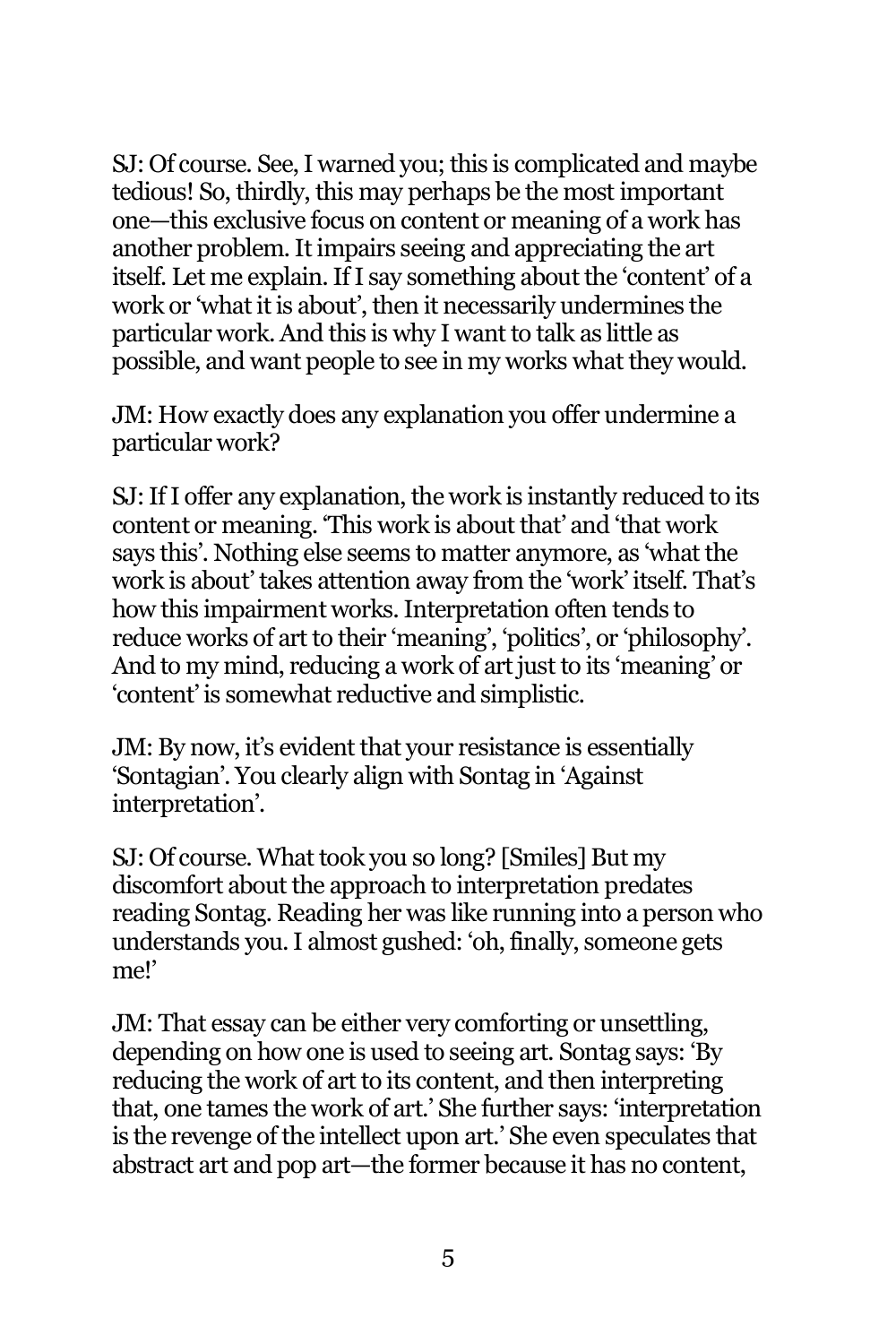and the latter because its content is so obvious—are attempts of visual art to flee from interpretation.

SJ: You can quote! Yes, I remember those lines.

JM: In any case, as you know, Sontag doesn't deny that interpretation is possible or required. She is making a case for a different kind of interpretation, which she says should focus more on the form.

SJ: Indeed. Let me clarify; I am not against any kind of interpretation. Anyone inclined to 'squeeze out' or 'pluck out' meanings, as Sontag puts it, may do so. I'd be delighted. All I am saying is, I just don't want to be the one offering it.

JM: But that's where I would take a slightly different point of view. Even if you don't offer the 'meaning', you can give people some insights into what interested you in the subject matter. This way, at least the context is known, and facts are accessible right away. Uncertainty about if you painted a large number of nuns or Muslim women in niqab wouldn't persist, in that case. By not speaking what you know about what you painted and why, you perhaps encourage interpretation that gets even the basic facts wrong.

SJ: I understand where you come from.

JM: You said you choose to paint what 'interests you'. Can we qualify or characterise this interest? What causes or constitutes this interest? You also said the 'aspect of the subject that you find interesting could vary'.

SJ: Often, it's simply its aesthetics. Its shape, colours, textures, some or all of them make me want to paint it. Otherwise, it may be its condition, its perceived spirit, what it seems to feel, which makes me feel some connection. For example, a few years ago, I painted a lone coconut palm, which I had gone past on my daily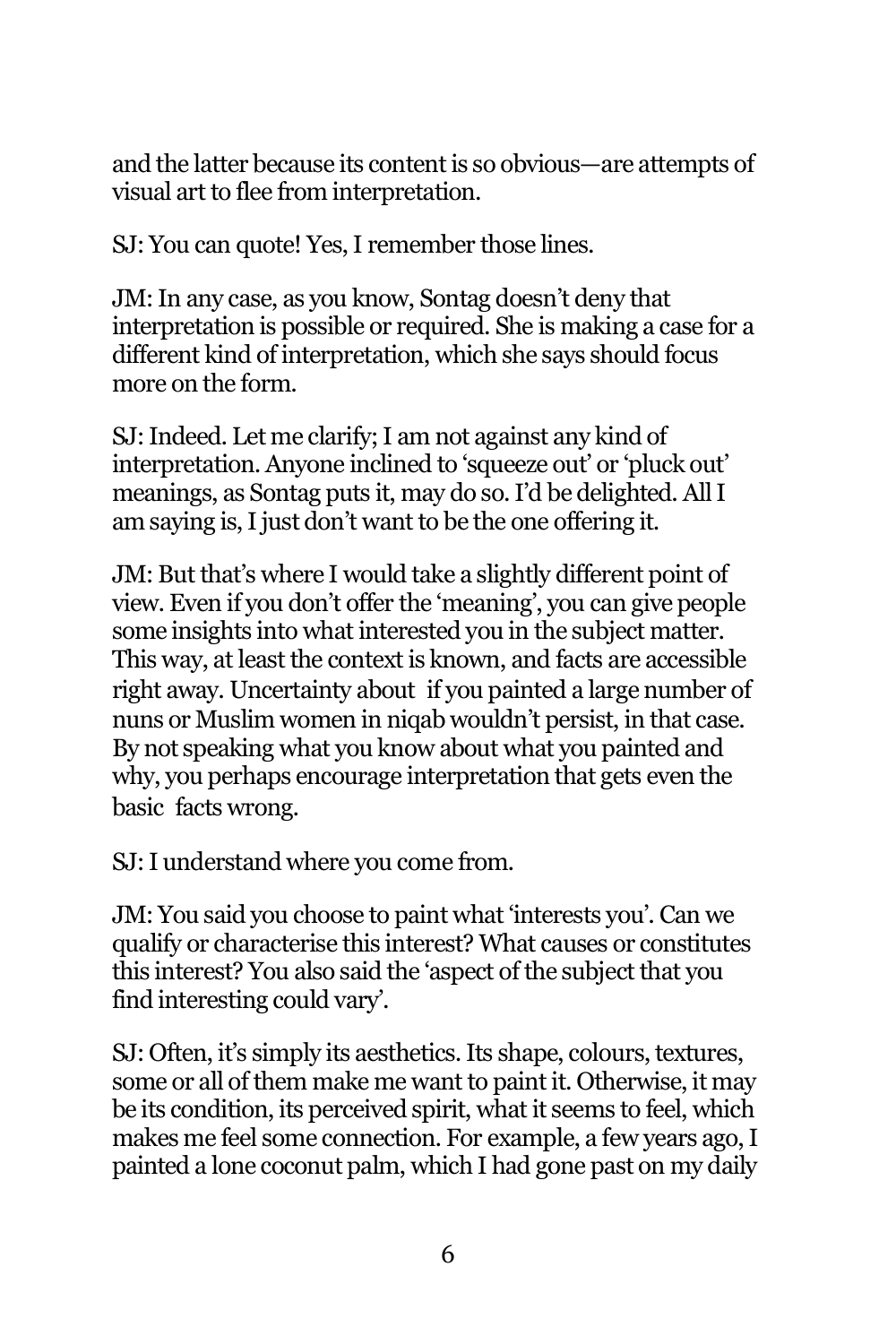walks to my studio. It was tall, withered, apparently because it was struck by lightning, uncared for, and had an unusual amount of trash piled-up below it. I felt a connection with it. Perhaps I felt it was a bit like me. That's why I painted it, not just because I was interested in its physical form alone.

JM: I understand the aesthetic appeal part. Maybe that's how Van Gogh chose to paint his shoes. Being interested by identification, as in the case of the coconut palm, is fascinating. But sometimes, could this 'interest' also be based on social and political aspects of the subject matter?

SJ: Of course. Many of my works that feature women, for instance. I have painted them because of my interest in women's lives. This is quite obvious in *What are we?, What must be said*, etc. Women are seen as staging an agitation in the latter, and it cannot be devoid of my political preoccupations. But even then, despite the subject matter being evidently political, my primary concerns remain painterly, my exploration artistic, my goals aesthetic. The interest I have in the image of women protesting—in this case, based on a well-documented agitation mounted by the women of Kerala—progresses into a creative exploration through painting. In other words, once I decide to paint something, even if I have chosen the subject because its politics interests me, from that point onwards, my concerns and considerations are entirely formal.

JM: That's clear. But since you said 'from that point', I think it's apt to ask: what is the process from that point onwards? How does a typical work progress after the point of picking out a subject to paint?

SJ: Essentially, it evolves through spontaneous improvisation. I go by my instinct rather than a plan, intuitively adding elements of the composition as I feel fit at the moment. In most cases, I don't even think consciously about colour. A place or setting appears. A palette emerges. Figures walk in. This way,the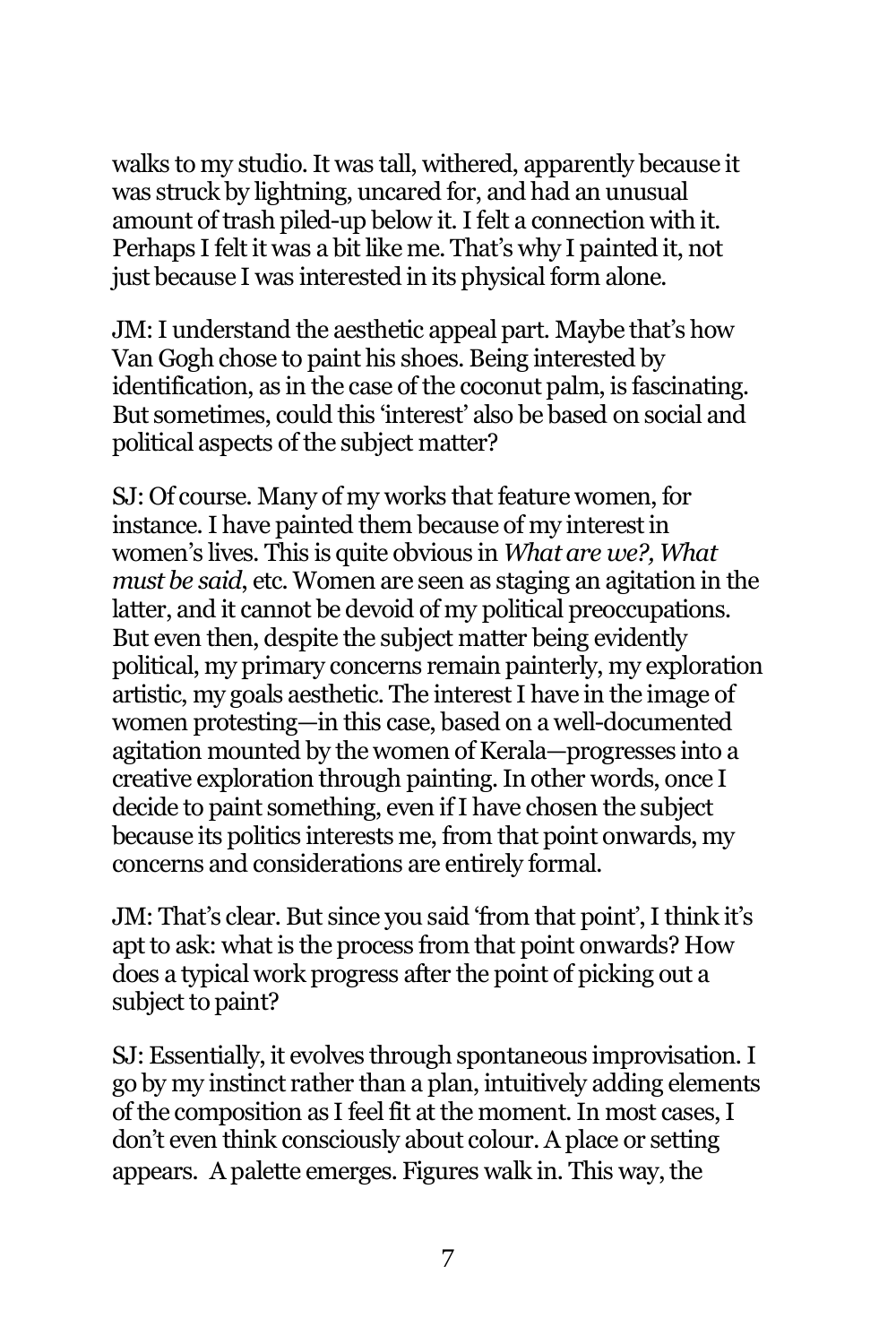whole canvas comes together. It becomes what it wants to be.

JM: There are writers who work entirely like that. In writerly terms, you are not a 'plotter', but a 'pantser', though I don't like the latter term. They start with a single character, image, or situation; the rest emerges, and characters walk in. It's a process of 'self-mining'. I can't remember who said, 'I write to see what is there in my head.'

SJ: I like that. Once I am inspired to paint, I paint to see how what I have in my head looks on canvas.

JM: But in a novel, it can be dangerous; one can end up with something unwieldy, structurally unmanageable.

SJ: In a single canvas, the risks are minimal though. Just two weeks or so are at stake, not years. If it evolves into something I don't like, I say 'it didn't work out', and move on! [Smiles] That's the only way I work—starting just with a vague idea of the subject that interests me. A preparatory drawing to fix the composition is almost never done. It's an unconscious, spontaneous, and intuitive evolution, much like an entirely improvised performance.

JM: Unconscious spontaneity, the emphasis placed on accident and evolution, relinquishing a certain amount of control to fly by instinct, etc.—all these were also valued by post-war surrealists and abstract expressionists, including Miro, Max Ernst, and even Pollock. You seem to have a similar temperament while still occupying a space between abstraction and figuration. Besides, you almost make it sound like you are not in control.

SJ: But these are not ideological positions for me. Instead, they are practices that have evolved. That's how I am. I do not do much according to a plan but prefer to go by instinct. You should see me cooking! But believe me, it does mostly turn out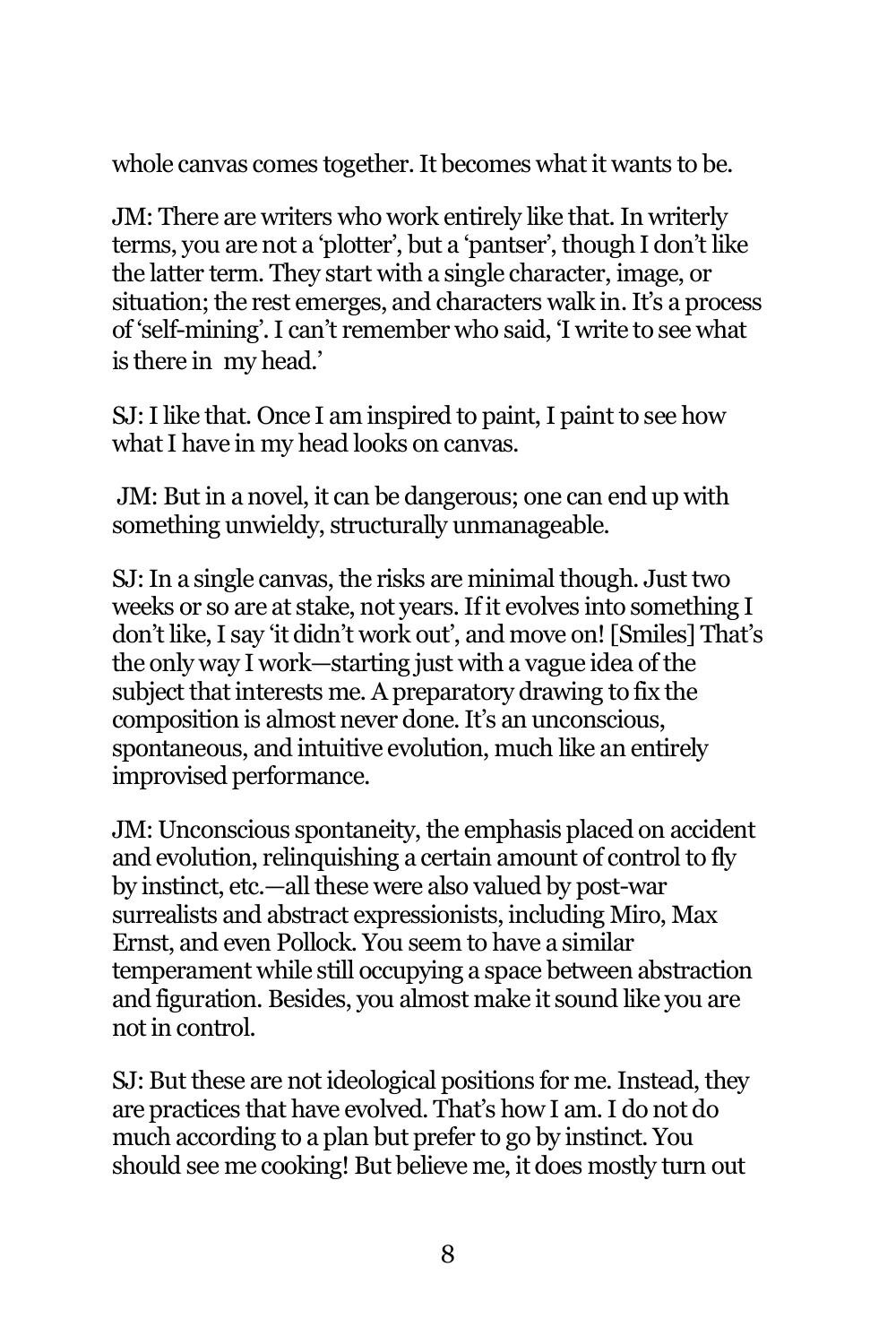okay! [Laughs]

JM: I see. I believe you!

SJ: Also, I am not saying I am not in control. Since I am the one who is improvising, and since it's my instinct that is being spontaneously followed, I am in control at some level. Besides, if I don't like what I see, I change it or even discard it. So, I am in control, but it's a control employed after the image develops; it's like playing an editor. And since the development of the image is not an entirely conscious or planned process, I cannot be called in to explain! In fact, all explanation I can offer is in the capacity of a viewer.

JM: If I may exaggerate to make a point, it's a bit like being asked to explain your dreams, isn't it? It's no more logical than someone insisting, since you have seen the dream, you must know what it means, totally disregarding the fact that, though the dream occurred in your head, you didn't plan it?

SJ: That's a fascinating parallel. Though an exaggeration, it totally makes my point. In a manner of speaking, I am 'dreaming up' my canvases.

JM: However, the fact that dreams are products of the unconscious and the dreamers 'didn't mean' anything in particular by producing them, didn't deter Freud from writing an entire method of their interpretation, involving how to look for the 'latent content' beyond the 'manifest content' of dreams. So, even when improvised totally by instinct, interpretation can find meanings in each of your works.

SJ: Of course! And I am all for it. I am only saying I cannot and am not obligated to interpret my works just because I have produced them.

JM: To use a Sontagian expression, meaning can be 'squeezed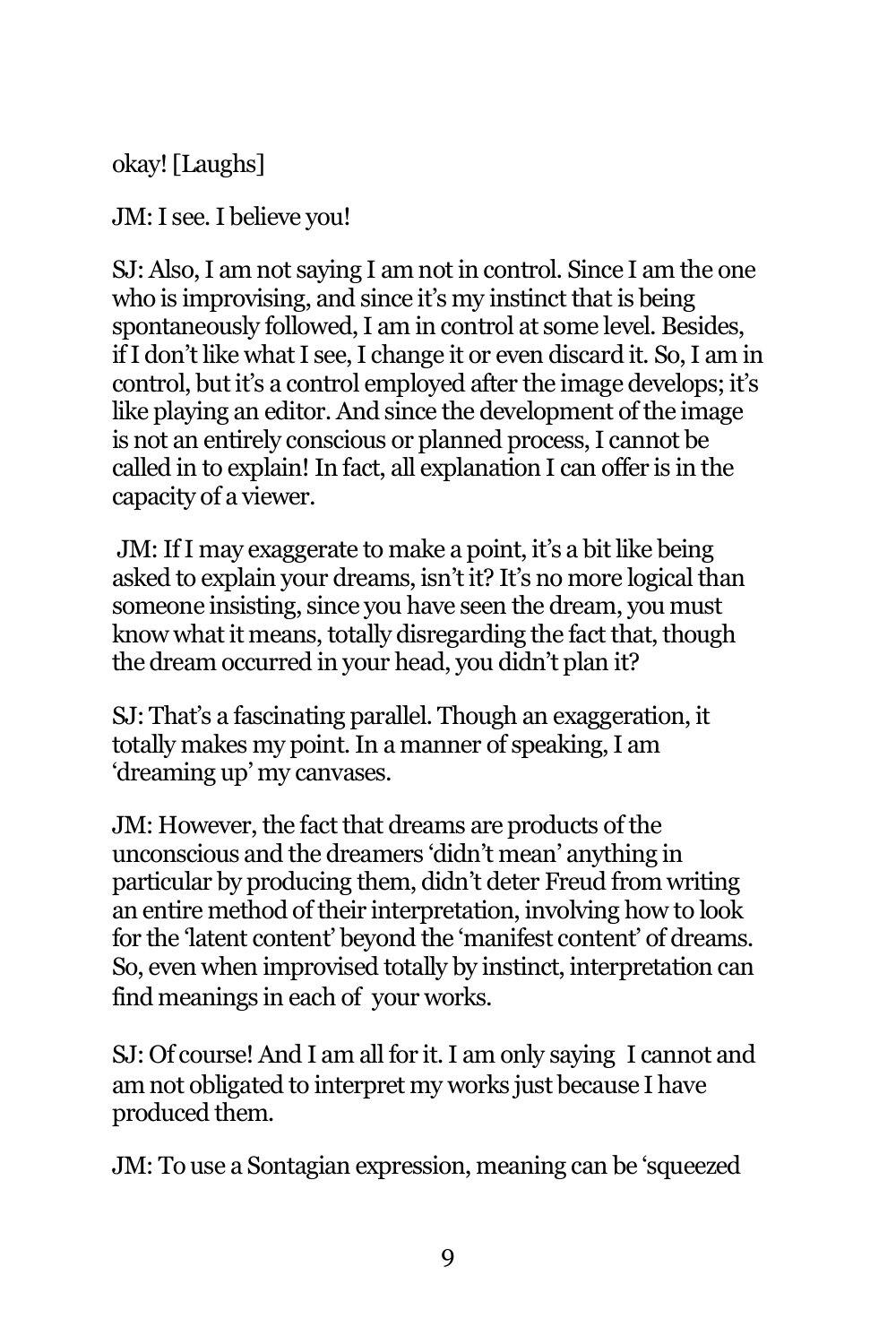out' of even seemingly simple works with evidently no further meaning than it's a still life study. I've seen *The Origin of the Work of Art* on your bookshelf; you must be aware of the controversy about Van Gogh's shoes, involving Heidegger, Schapiro, and Derrida. A classic case of 'over-interpretation', and 'vengeance of intellect upon art' indeed!

SJ: Yes. [Smiles] I have seen only Heidegger's text, not the other two. I am sure they are equally obscure. In any case, I am not against any such interpretation, including the so-called 'over interpretation.' Just that, I have nothing to add to that. But please do it on your own! I do wonder if people are doing the same at galleries and museums—standing in front of paintings desperately trying to interpret them by decoding the 'meanings' instead of enjoying them!

JM: It would appear this meaning-hunt is one of the ramifications of the dominance of conceptual art. It seems paintings are approached with the same interpretational modus operandi applied to installations and other forms of conceptual art.

SJ: Perhaps. But of course, even from paintings, people can derive what they want. I have no control, neither do I want any, in how they choose to engage.

JM: That is the spirit of Barthes's 'Death of the Author', isn't it?

SJ: I am glad you brought it up! Look, if I am dead, along with my intent, as far as my canvases are concerned, why would anyone expect me to talk about them? Don't call me and ask for an explanation; I am dead, you see! [Laughs] But I do get called in for such things.

JM: An example or two would be interesting.

SJ: A few years ago, I painted a series called *Meenchatti*. They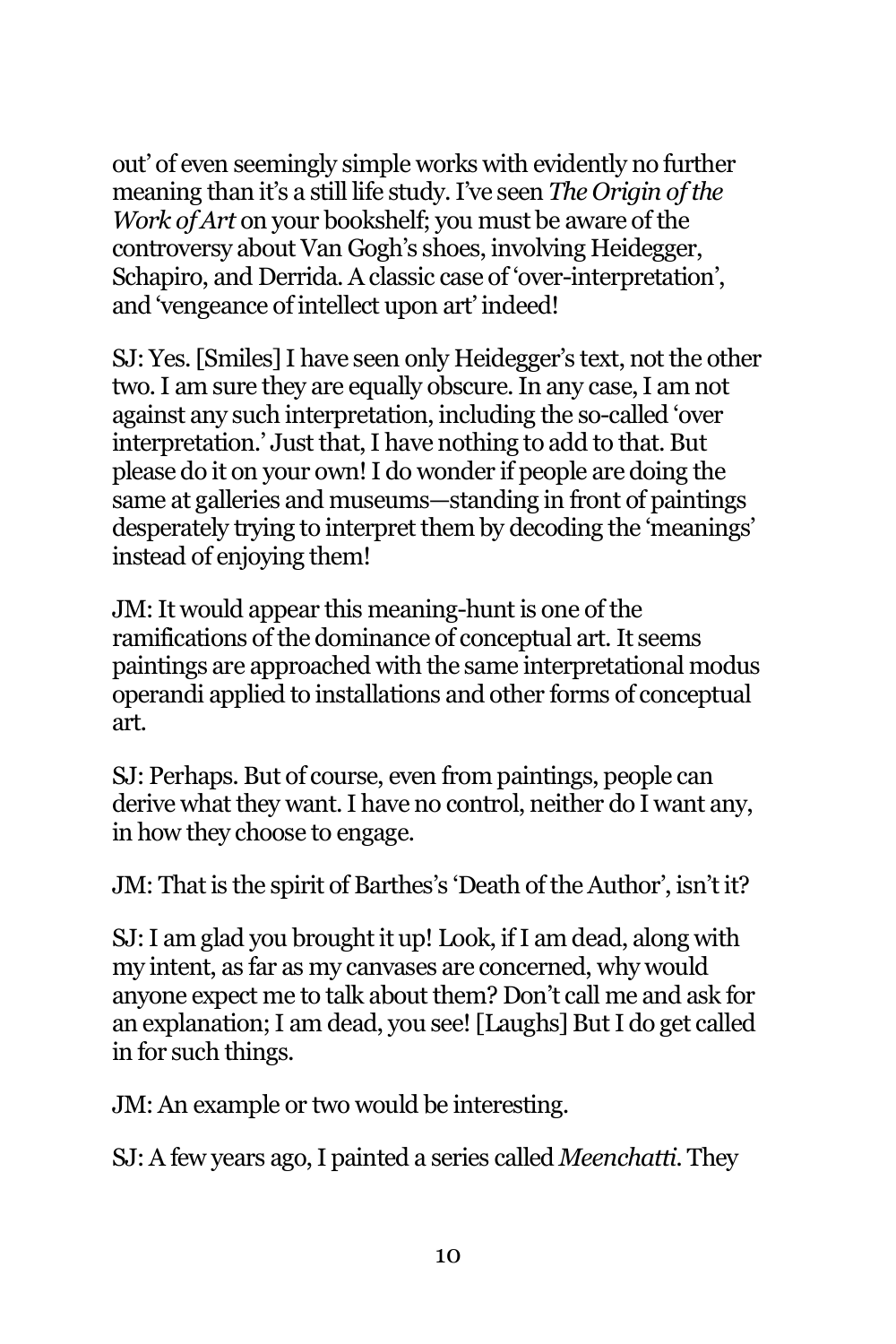were tiny paintings of clay pots used for cooking fish in Kerala. I painted these with raw fish in them. A critic promptly asked me, 'What's there in the *Meenchatti*, Sosa?' The query was clear. He could not have raised the question about the material contents of those pots, as they were plainly visible. He was obviously talking about their philosophical, ideological or political content. There had to be some idea, concept, or political stance, associated with a series of still-lifes! That kind of insistence isn't uncommon. As if I simply couldn't have painted the series because I was interested in the shapes, colours, and textures of fish, as painters have been for hundreds of years before me, and for a painterly exploration as such. I answered: 'What's there in the *Meenchatti*? Fish, what else?'

I'll share another case in point. About a decade ago, I painted a series of large watercolours, which showed fish in a net. I painted these netted fish because it's a vivid image from my childhood. The fish paintings were promptly declared symbolic feminist works; the fish were women, and the net was patriarchy! [Laughs] As a personal joke, and spoofing Klee's title, I titled them *Limits of understanding.* 

JM: Delightful little stories, indeed. Especially how the work with netted fish came to have the title!

SJ: You don't know the half of it! [Laughs]

JM: Shall we then talk about *What are we?* paintings specifically? I think they were a turning point in your career in many ways. In talking about them, we will keep our enquiry first formalist, treating what's visible on the canvas as its content. After that, it would be helpful if you explain where they came from, that is, what inspired you to paint these images.

SJ: Okay. The *What are we?* series; I would like you to start by saying how you like them.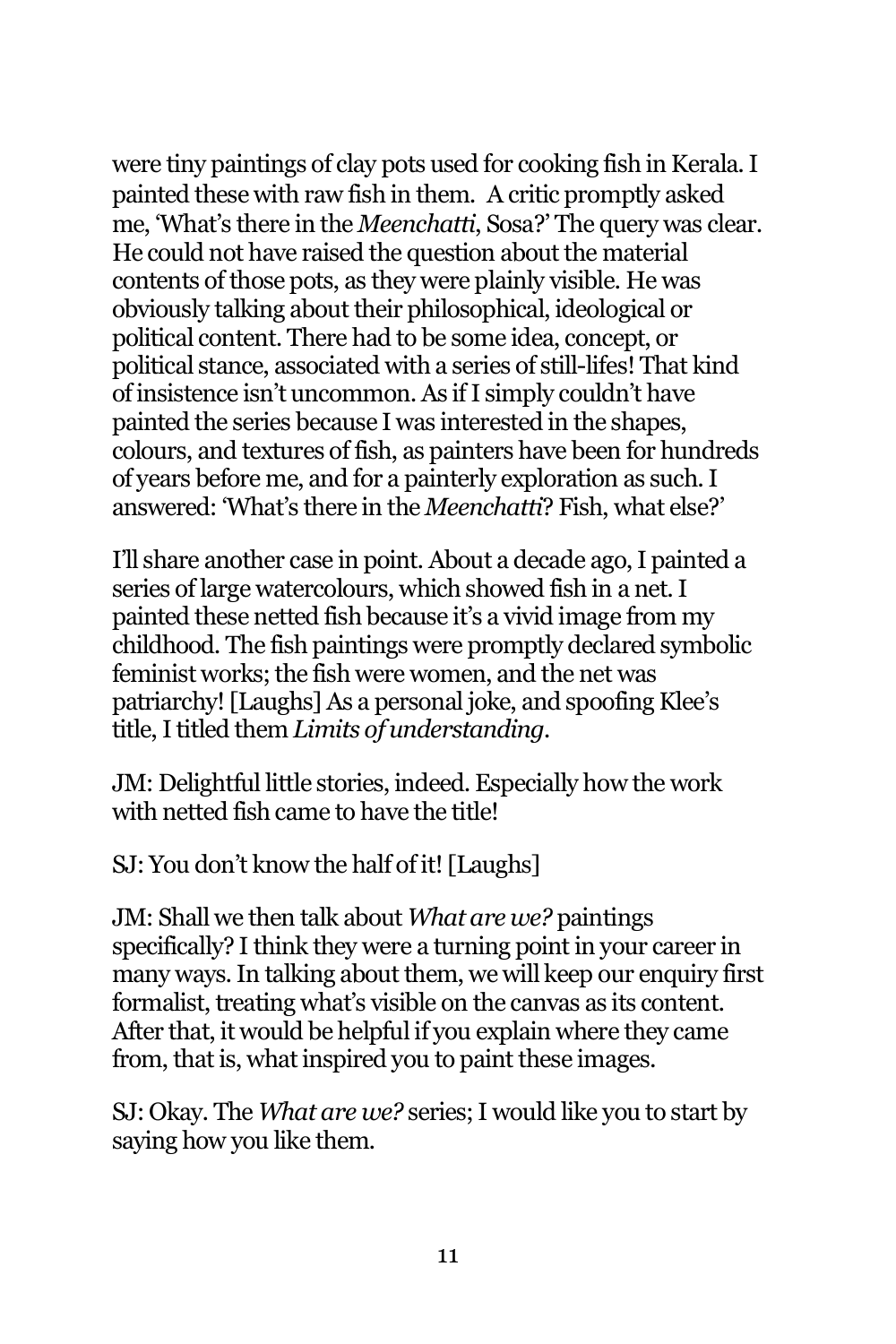JM: I thoroughly enjoy them. Before going any further, I must say I think these three canvases and a few other Mattancherry works place you among the foremost expressionist painters.

SJ: Wow, that's too generous! But, if I may ask, what do you like about them? What do you see in them?

JM: Oh, I thought I was the one asking questions! It seems you want to turn the tables. Anyway. Let me try and get this right. Well, I'll first try and tell you what I see in these canvases and how it strikes me, off the top of my head. Let me just pull up your website and keep the paintings in front of me.

SJ: Please do.

JM: What strikes me first is the space. The artfulness in rendering it and peopling it with the veiled figures. While largely retaining a single-point perspective, the compositions seem to deconstruct the urban Mattancherry landscape and rearrange it into something of a fictional, parallel, otherworldly place, as seen in many of Neo Rauch's works. I am sure you are familiar with them.

SJ: Yes. Please go on.

JM: The whole scene strikes me as dystopian, and at least in the second canvas, somewhat surrealistic, wherein these buttresses of large warehouses of Mattancherry warp around the women, as if to trap them in. But it's also a 'broken place', if you will, characterised by its decay, visibly trash-ridden, and yes, totally devoid of vegetation. As for the figures—they seem to be an isolated urban tribe of women. They are similarly attired, as if all of them are wearing a uniform like in *The Handmaid's Tale*, adding to the sense of dystopia. All uniforms are forced, in any case. The near absence of individuality also makes them seem like inmates in an institution, or let's say, somewhat dehumanised members of a dystopian society. Therefore, the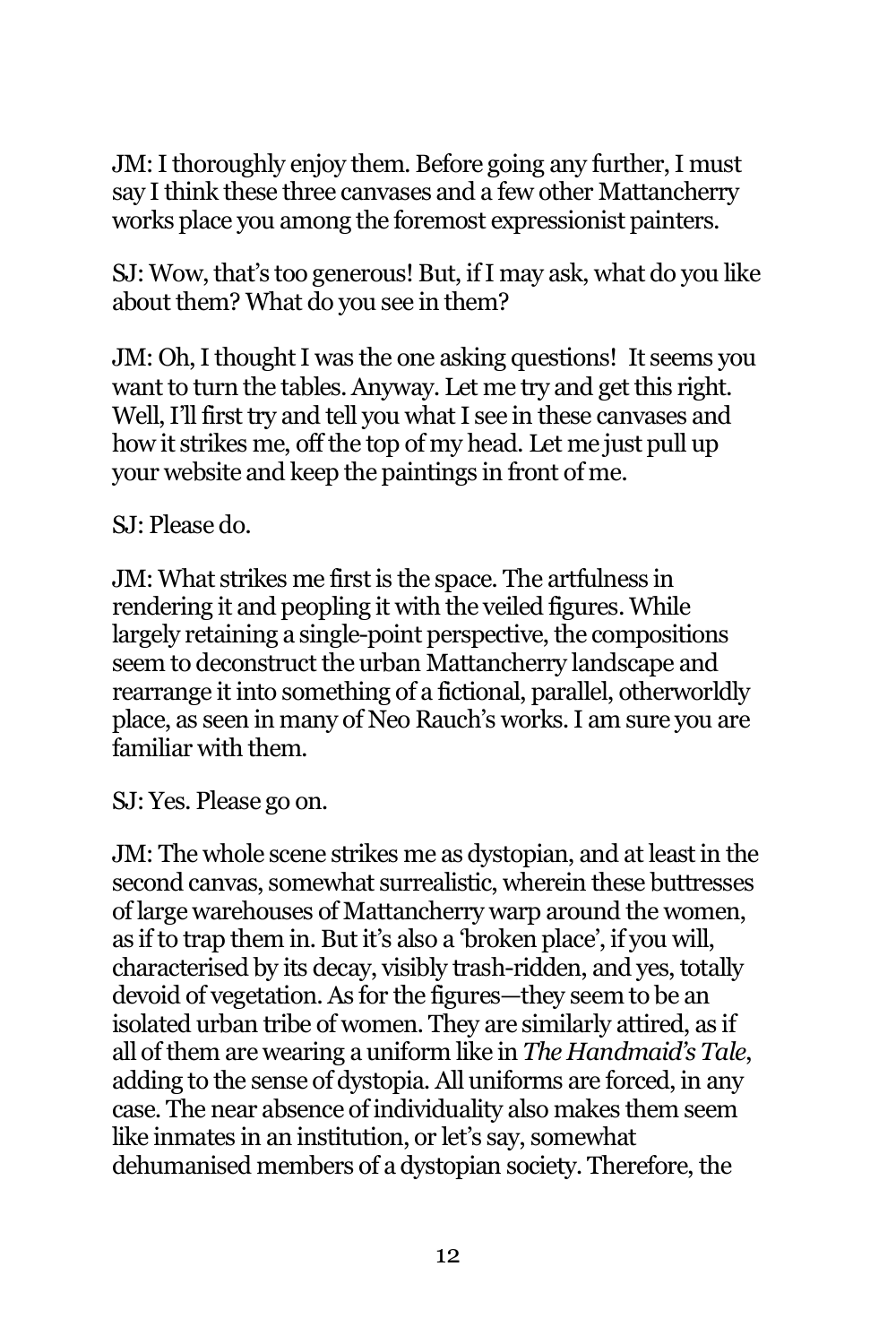reimagined Mattancherry in these canvases reminds me of Atwood's Gilead, where women are officially property. It could even be a prison of some kind, maybe an open jail! They could be inmates socialising in the common area during the hours meant for such occasions.

SJ: Interesting. I haven't read *The Handmaid's Tale.* I've never thought a comparison was possible.

JM: The compositions reiterate the spatial and social isolation and alienation of this rather curious community of women inhabiting this dreamed-up space. Everyone knows everyone else, but social life is limited to intra-tribe. I read them as Muslim women from Mattancherry—nuns don't walk around with their children, do they? And there can't be seven or eightyear-old nuns! One can see up to the horizon behind the loading trucks in the first composition and the last, unlike any place in Mattancherry. These seem to leave an exit open, from whatever reality or place that has trapped them in.

Altogether, the canvases look a bit like a project of social anthropology, studying this community of women, their lives. While the second and third canvases catch them in candid social interaction, though rather solemn, in the first one, they are self-aware, conscious of being watched, as they survey what seems to be the devastation in their lives. As if it's a morning after a destructive hurricane or so, all of them frozen, except the little girl to the right who marches across. That's what I see when I see these canvases. Now, on to the stylistic aspects.

SJ: Let me stop you there, just to quickly clarify: of course, they are Muslim women in niqabs and not nuns in habits. And I like this reading of a dystopian community that keeps women as property. But let me just say dystopias are deeply unsettling only when they are rooted in reality. Being inmates trapped in some 'institution' or an 'open jail' kind of situation, is rather close to the reality of women surviving in repressive patriarchal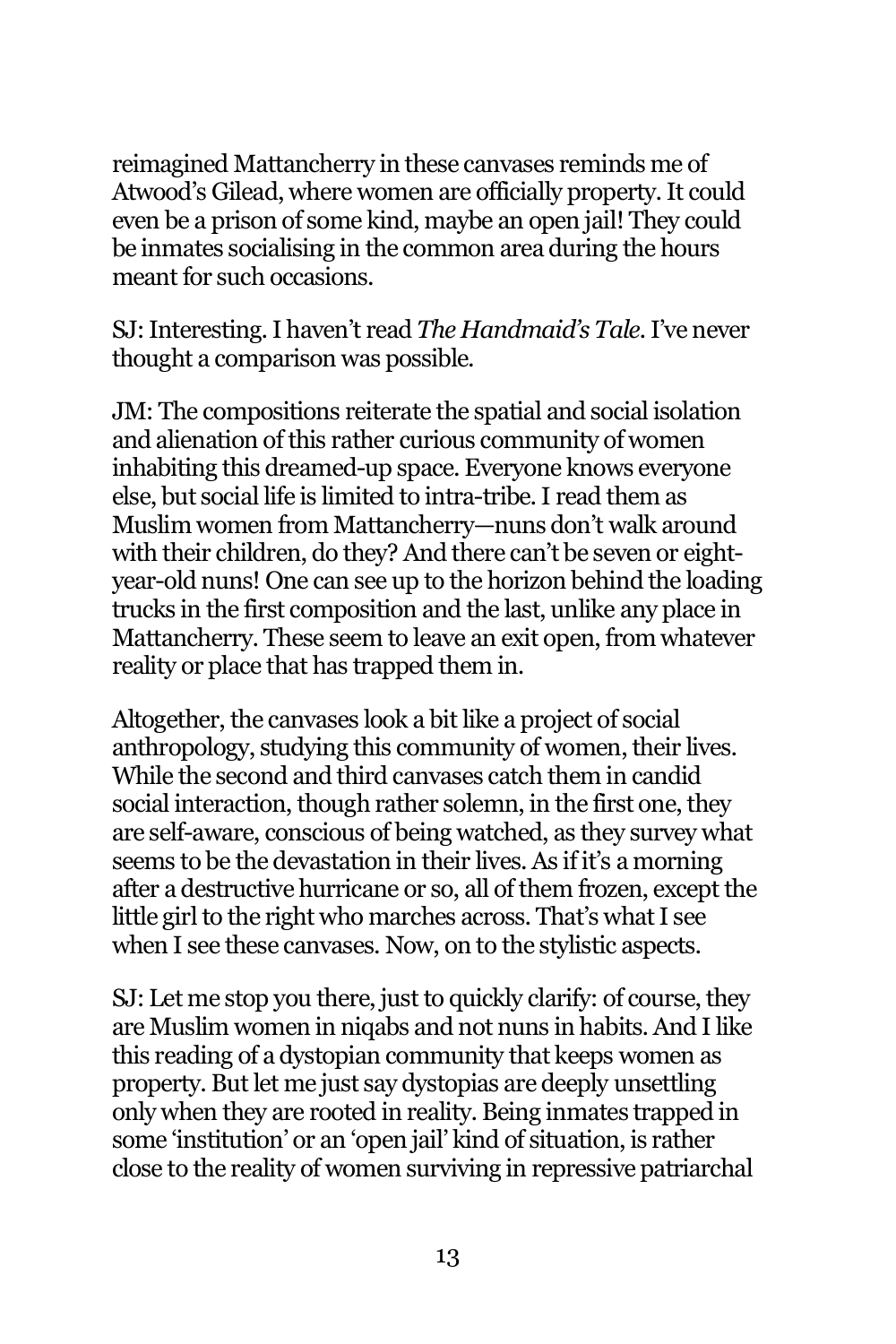societies. It's not that I planned these canvases to say precisely this; I am just responding as per my own readings as a viewer. But I know my subject, which is women's condition in general in patriarchal societies, the Muslim women of Mattancherry being just a microcosm.

JM: But why Muslim women, and not all kinds of women? Patriarchy runs across all sects and classes, doesn't it?

SJ: It's incidental, as my studio is located in a sort of a Muslim ghetto, where Muslim women just happen to be the more visible part of the demography. So, the typical Mattancherry women are niqab-wearing Muslim women. That's all. But please do go on. What else?

JM: Your figures are remarkably studied, I must say. Especially for a painter who operates in the boundaries of figurative abstraction, and also for someone who works so spontaneously, without even drawings, the precision you show in capturing the dynamic figures, often in movement, is stunning. Particularly, this group of seven women on canvas three, including the first one from the left, who is struggling to control a wailing child. On canvas two, the two women in the foreground carrying umbrellas, behind them to the right, the slender woman with a child—she looks a bit like you, doesn't she? And the little girl spinning round or dancing to the left, even the randy billy goat chasing its mate, and the yellow cows, all are well captured. Are these figures studied from life or from memory?

SJ: I am glad you like them. Especially that goat you mentioned; it's one of my favourite figures on the canvases. I did go out on a field study and did a few preparatory sketches for these, which is rare in my process. Though I sketched quite a bit, my field studies were more for observing the community of women in my neighbourhood. I have never been good at life study; looking at something in front of me and drawing is not my thing. I mostly work from memory. However, for these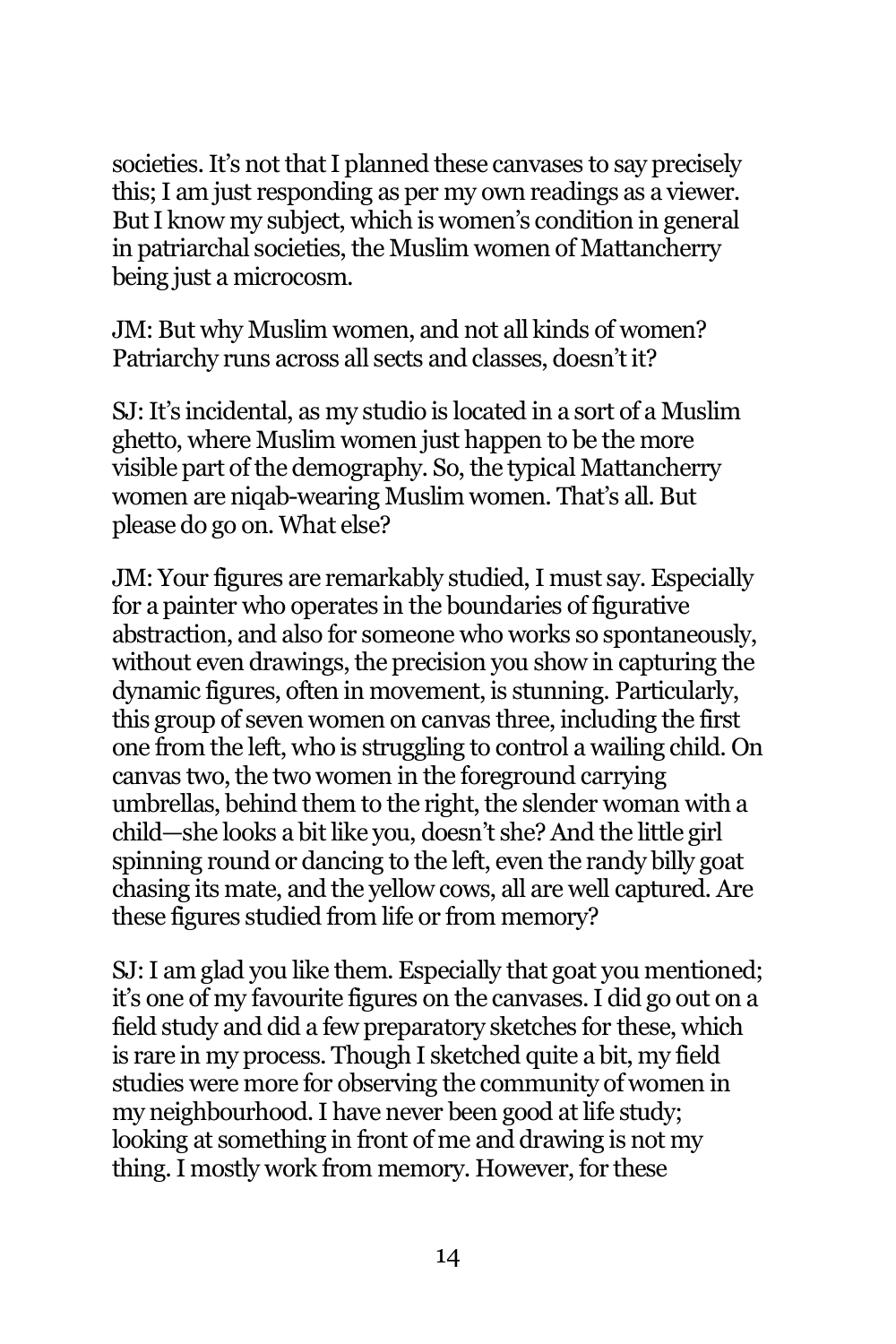canvases, sketching women in the neighbourhood helped.

JM: Your figures seem quite aligned to the expressionist tradition of figuration, the way you simplify the anatomy and paint them vigorously, yet without losing the mood or momentum. Also, the interplay of flatness and depth with just enough modelling, the way features are rendered minimally, are reminiscent of German expressionists. I am sure you have heard this before: These three canvases seem to evoke Kirchner's Berlin street scenes remotely.

SJ: All kinds of comparisons have been made. My liking for German expressionists is very old, since student days. Their influence is natural.

JM: Talking about Kirchner, it seems apt to make another observation, particularly about your figures. I remember Carol Duncan writing in 'The MoMa's Hot Mamas', about how most female figures by modernist masters sexualise 'available female bodies', including those in Kirchner's street scenes. Of course, he was painting the streetwalkers, pimps and their customers. But generally, your female figures, here and elsewhere, seem to be conspicuous by the absence of the male gaze. I think it gets very noticeable because there are at least a hundred or so female figures on these canvases. I am not aware of any modernist painting by any artist, let alone female artists, portraying so many women.

SJ: I have never thought about it that way. Coming to think of it, I am unaware of any painting with so many women, especially by a woman artist. And the interesting thing is, these women are already objectified, dehumanised as objects of gratification, and marginalised into gendered, subservient roles.

JM: Precisely. It seems to me, as against the works by the modern masters Carol Duncan wrote about, your canvases seem to empathise with their condition instead of perpetuating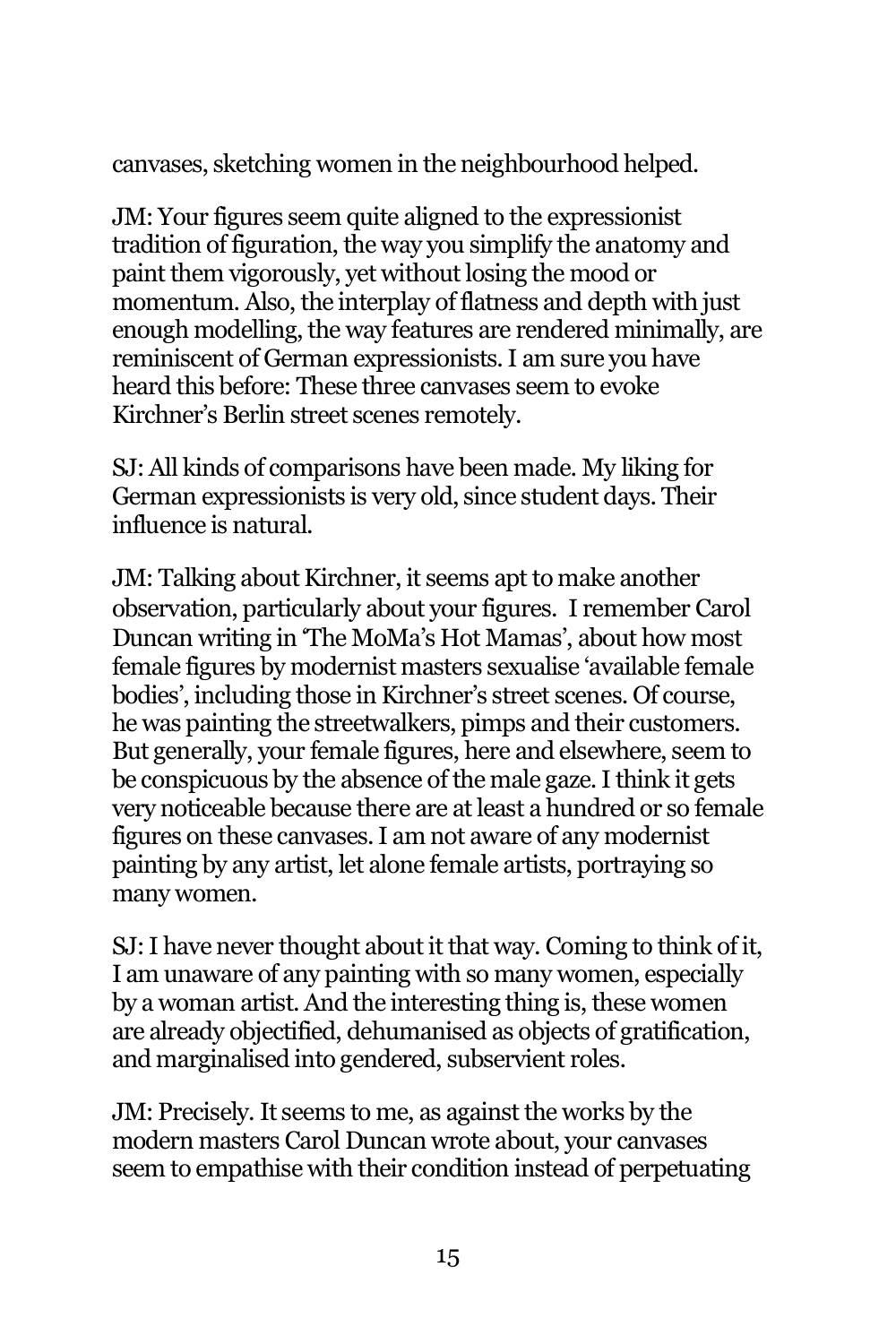their objectification, as in, say, Kirchner's rendition of the already objectified prostitutes objectifying them again through art!

SJ: I see your point. It's an interesting perspective.

JM: Well. I am sure you have been told this before: you are quite a colourist. I have come across more than a few comments about the 'undersaturated', 'washed out' nature of your colours, which I don't think do any justice to the wonderfully sophisticated palette of these works. Anything you want to share about your choice of colours?

SJ: 'Undersaturated' palette is not true at all. I have used fauvist—like 'The Bridge' artists, the Fauves were an early inspiration—kind of palettes in other paintings, *Dancers/Performers*, *Episode*, and recently *Pietà* etc. The choice of the palette is mostly unconscious; it depends on what you are painting, when, and where. I don't mean it's controlled by concerns of representation: anything can be of any colour. Colours are chosen instinctively by the mood or emotion I work towards. Colour can also be a frame of mind. For a hundred plus women in niqabs, the palette is, of course, bound to be dominated by the uniform colouration of their clothes; I think I have tried to keep the colours sophisticated by using sombre purples and blues standing in for the black of the niqabs. Olives, roses, mauves, and minimally used ochre seemed to have worked well in creating the effect I wanted.

JM: Now, can you give me a few insights into how you came to paint these three canvases? As is well known, you are reusing the question from Gauguin's work in your title. Did these paintings start with the title? And your figures, like Gauguin's, are all women. Did you know the paintings are exactly the same size, too?

SJ: Oh, I didn't know Gauguin's canvas is twelve feet by five,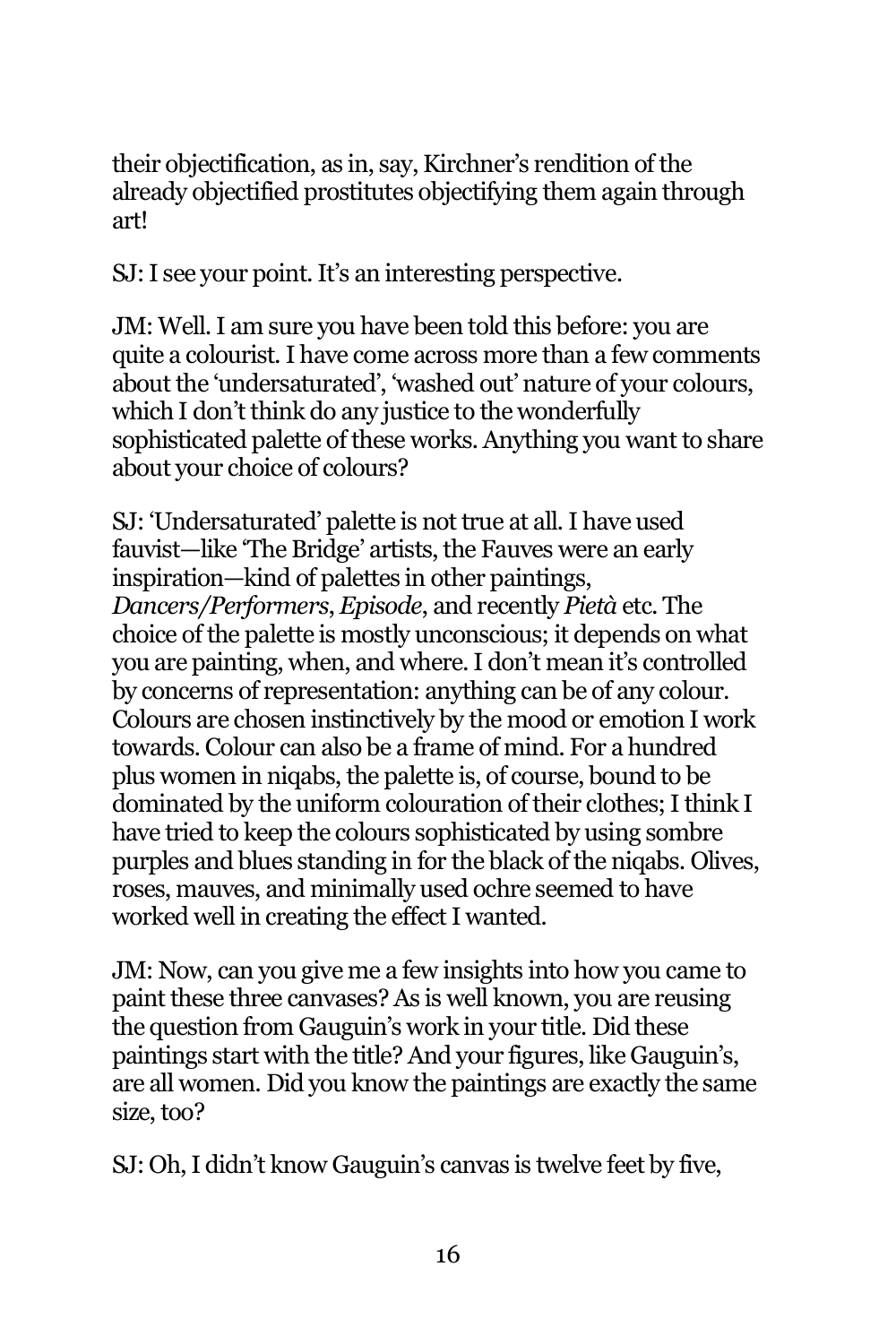just like the three of mine; it's the first time I come to know of this. And yes, all his figures are female, too. But the similarities end there. His title was on my mind, and it seemed apt and interesting to use a part of it. *Where do we come from...* was done before his suicide attempt, and the title seems to be asking spiritual questions. Of course, his work has been called sexual colonialist, misogynist, objectifying, and perhaps problematic in other ways. 'Guilty as charged', I recall the title of a Guardian article about a Tate show of his work. Nevertheless, while holding the Gauguin mythology as problematic, I have always admired aspects of his art, particularly his palette and brushwork.

JM: How did you come to paint these? Did you start with the title?

SJ: No. My titles mostly come last, and often are nothing but names to identify paintings with. So, I didn't really set out to do a Gauguin reinterpretation or rebuttal. While Gauguin's questions appear spiritual, the way I used a part of it is primarily existential. In what became the What are we? series, what I set out to do is a study of women's lives around me, while being preoccupied about the 'meaning of women's lives'. Are women not anything more than means to make men's lives easier while they go on their quests to make their own lives meaningful? Numerous women I knew from my neighbourhood seemed to do nothing more than playing the gender-specific role that patriarchy had imposed on them: making men's lives easier. As I said, I had seen the niqabwearing women around me for years; the works are about women in general, at least in geographies like mine. In their imposed, gendered roles, they are just wives and mothers; they cook for the men, clean up after them, and bear and raise the children to ensure the men's legacy. They get daily paroles much like in a situation you read as 'open jail'—to make pointless conversation about what they cooked and how their children are doing at school. They stick it out, perhaps because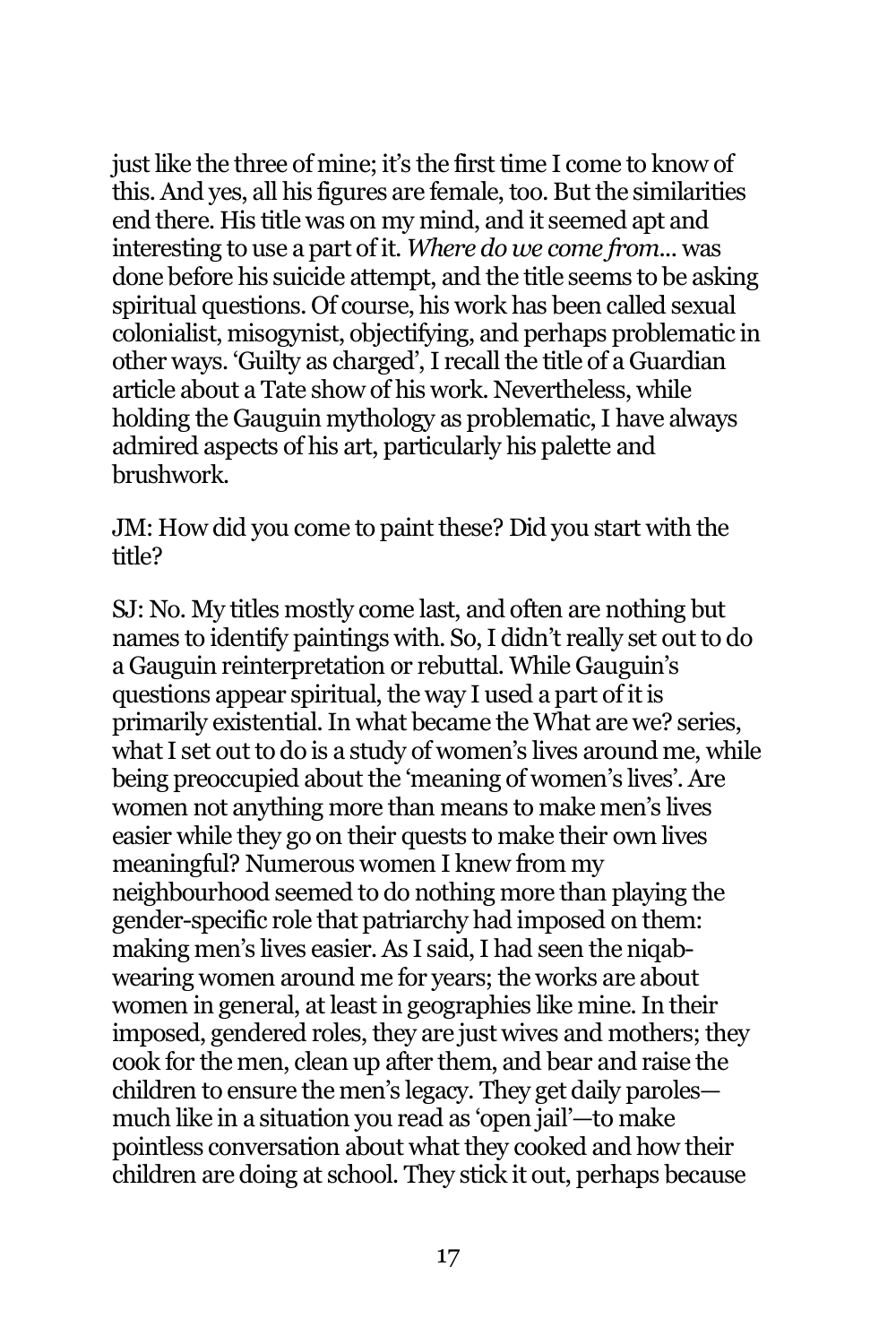they have nowhere else to go. *Pokkadamillathavar*, is an expression in Malayalam. 'Those who have nowhere to go', it means. A lot of women are like that. Nowhere to go. Except for the homes where they play their gendered roles.

In a sense, as you interpreted, they are 'inmates' in an 'institution'. Just that the 'institution' is patriarchy. Everyone, even people with privilege, run into an existential crisis on a bad day; but the condition of the women portrayed in *What are we?* is nothing short of a life-long existential crisis. Barring a young girl cavorting here and there in her playful, cheery self, the women in *What are we?* are solemn, melancholic even. But the little girls have no idea what is awaiting them, do they?

I have been there. I have had my own relentless struggle to find myself, to become anything for my own sake. Indeed I could feel one with the women around me. The questions that kept me awake were, 'What are we, as women? What do we expect from ourselves?' These paintings came out of such preoccupations about the purpose of women's lives, which throughout history, right from the creation of Eve, seemed to have been taken to support men's lives.

JM: The theme of the meaning or meaninglessness of women's lives, in the context of imposition of gendered roles, seems to have persisted. Though the setting changes—from social space to domestic—and titles are unrelated to *What are we?* I remember *Interior figures*, *Family figures*, *Episode* and so on.

SJ: Yes. And *Dancers*.I was disturbed about dancing being imposed on girls from a young age. I mean dancing to entertain others, male audiences, historically. But social dancing is prohibited and stigmatic. There are other canvases where I have portrayed women, though with a focus on domesticity.

JM: As is well known, middle-class women's domesticity has been a genre, at least, since the Dutch 'golden' era—not just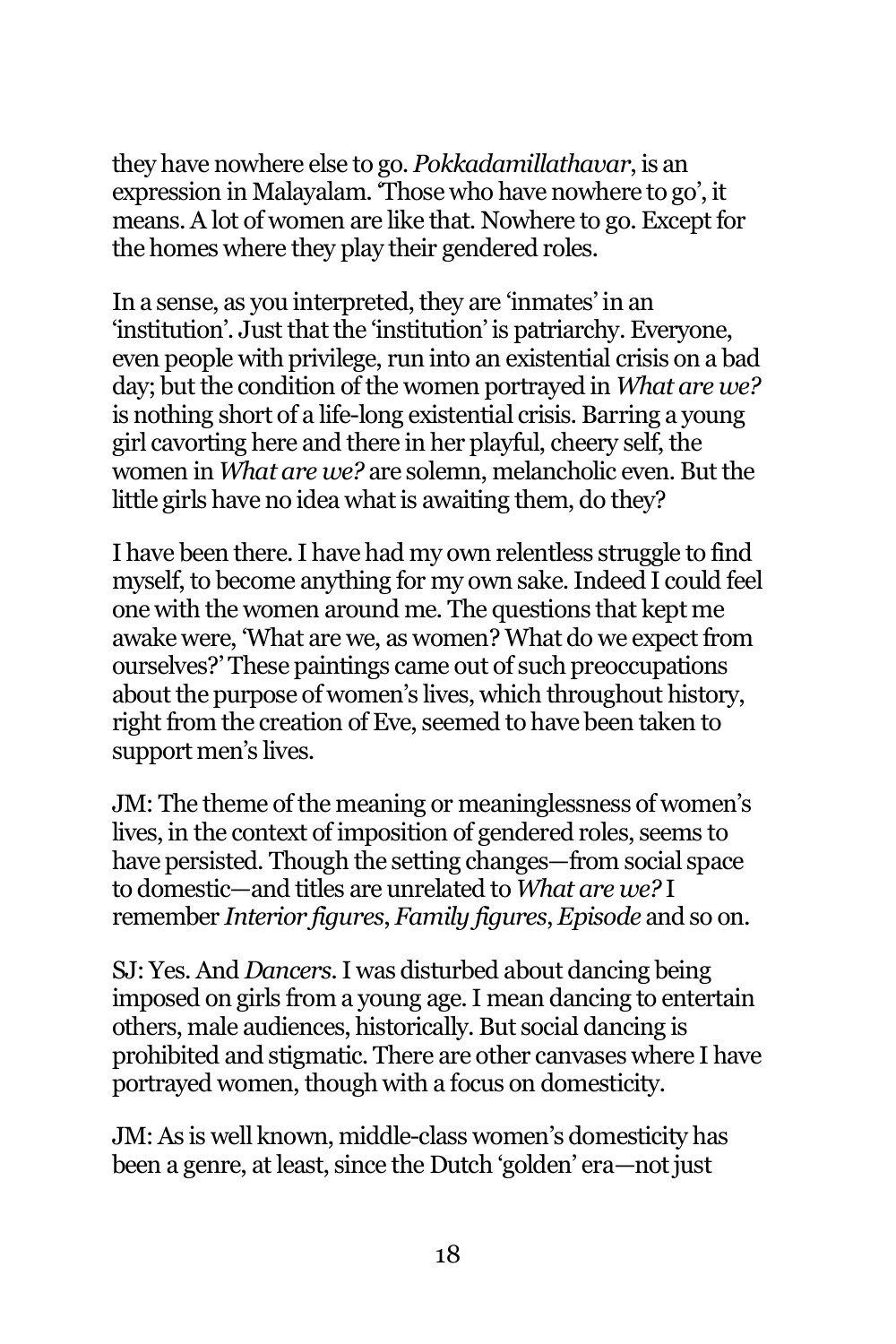Vermeer, but also notably Pieter de Hooch, Gerard Borch, and others—but from the patriarchal perspective, celebrating the 'virtues' of such domesticity. While a number of feminist artists have produced works that challenge and subvert such celebration of gendered domesticity, I think very few of them are painting these days. Do you plan to explore this theme more?

SJ: And women's lives haven't changed much, at least here, from the 'content and virtuous domesticity' that we see in Vermeer or Pieter de Hooch. In 400 years, that is! And, yes, I do plan to paint the domestic lives of women. Sometime soon.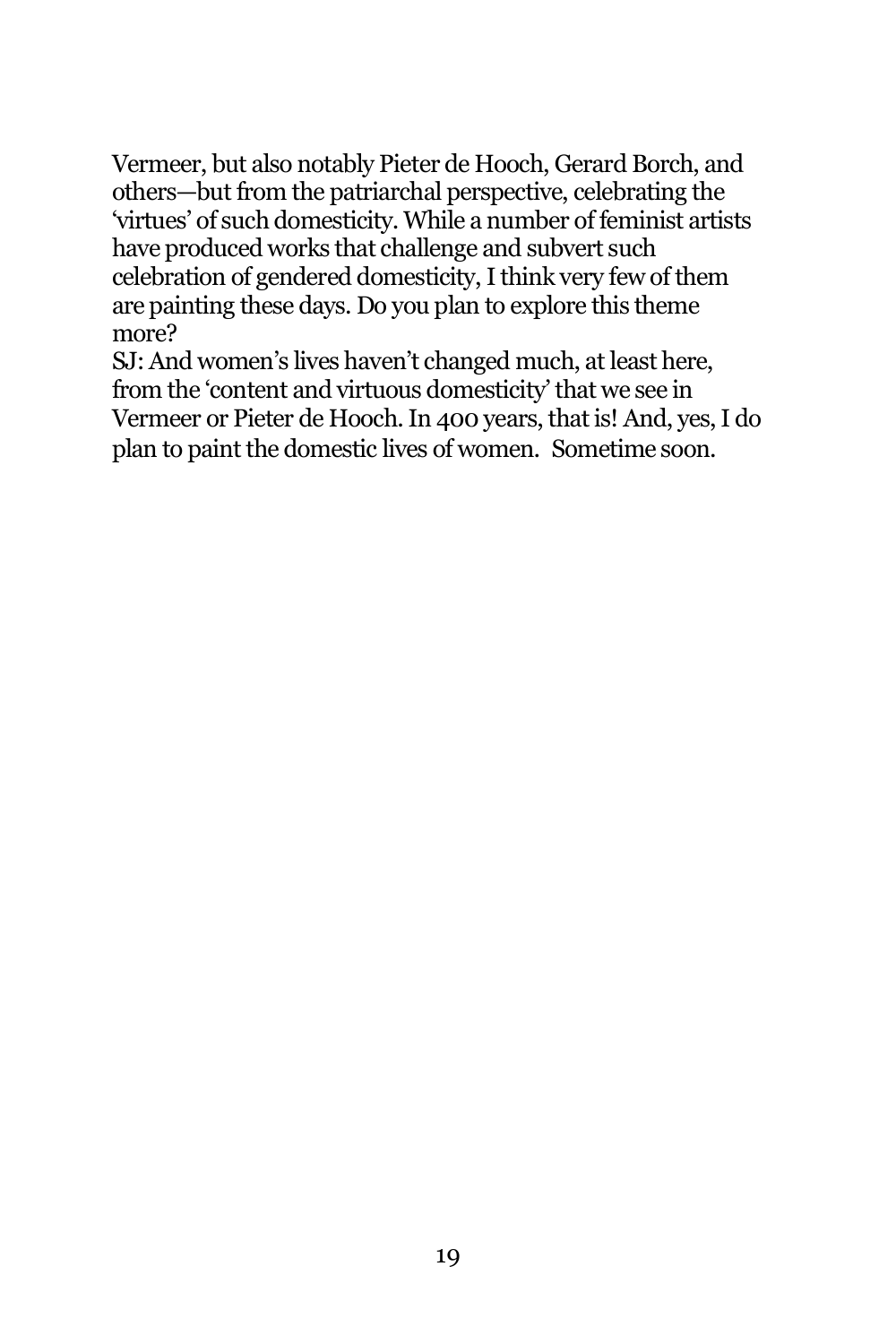### CONVERSATION 2 About Kerala's socio-political space and the 'Mattancherry works'

JM: I would like us to talk about a few of the other Mattancherry canvases. If I may pick, *Where are we going?*, *It seems*, *Unspecified*, *What must be said*, *Other colours*, and *Irul*. Now, they don't seem to be specifically women-oriented, or with feminist preoccupations, do they? Also, I can see all of them are scenes on the street, and have crowds depicted.

SJ: Yes, you may pick. Streets and crowds—we will come to that. But before that, I am a feminist and a painter. Yet it does not mean all my art is feminist art. Indeed, I am wary of labels like 'feminist painter', because such labels tend to make it seem that I cannot or do not paint without a feminist perspective.

About these canvases—these are all works I did between 2011 and 2018. Mostly, after *What are we?*

JM: Can we talk about what fascinated you about these scenes? Or what inspired you to paint them?

SJ: Indeed. There's something about crowds that I find fascinating and amusing. I live in a densely populated place, wherein a crowd gathers for a lot of reasons. In a sense, these canvases are my perception of the phenomenon.

JM: What's it about crowds that you find fascinating?

SJ: The way people throng together, get lost, and behave in crowds, I find all that interesting. Besides, at least sometimes, the reason for forming such crowds seems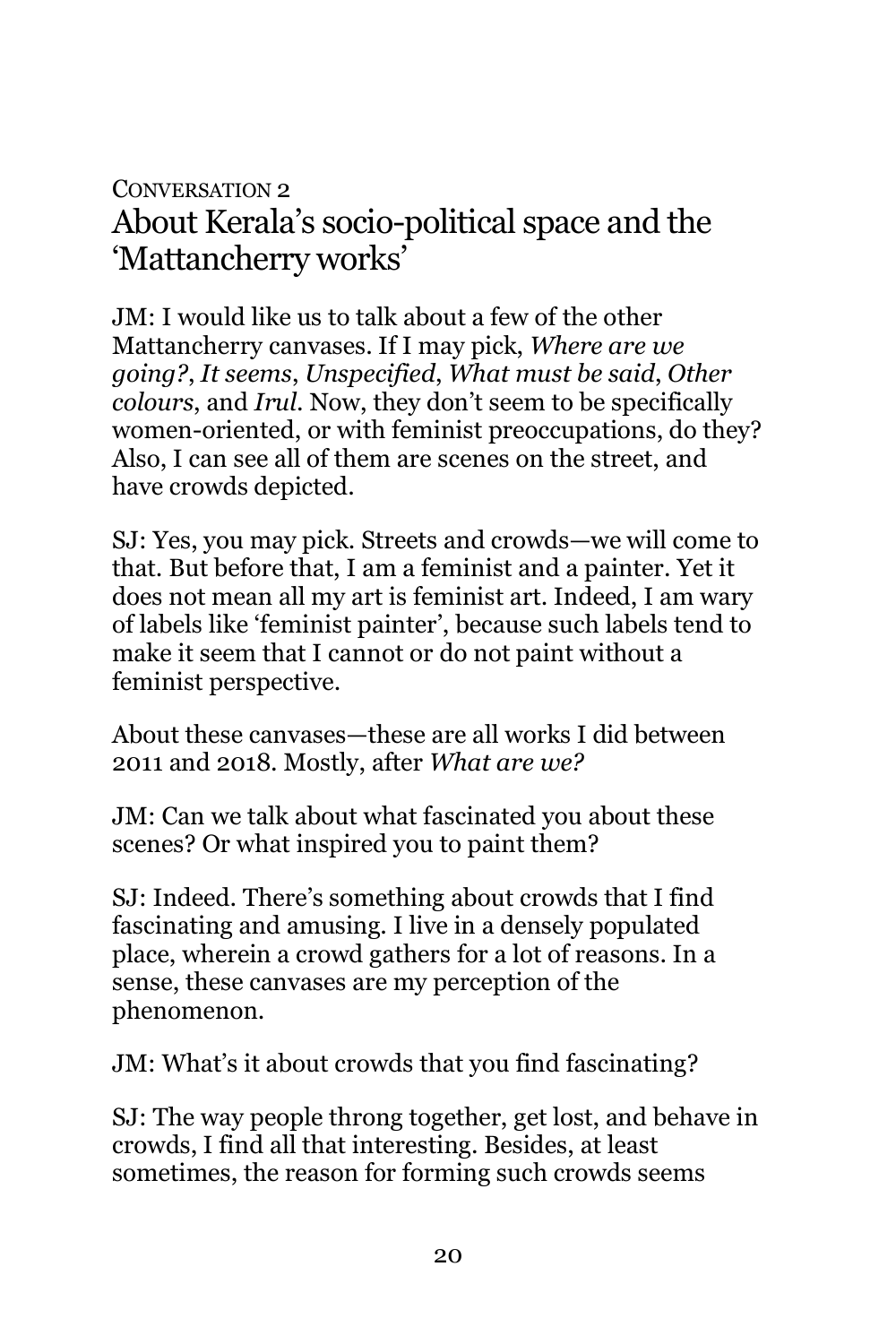bizarre, absurd even.

JM: The 'mob' is a fascinating subject indeed. Crowds have been studied by social scientists of various disciplines and have been depicted by artists for a long time. For a painter, I think the subject is especially exciting?

SJ: Yes. In painterly terms, it's a challenging subject. A crowd is a place where people lose themselves; their borders blur physically and emotionally. However, while people mix together, they also remain distinct. In other words, a crowd's structure and its dynamics are supremely interesting because of its fluid, ever-evolving nature. I enjoy such a painterly challenge.

JM: Anything else?

SJ: Yes, as I said, their comic absurdity; a lot of crowds and crowding around here—I find them absurd.

JM: Shall we say, then, it's the absurdity that especially fascinates you?

SJ: That too. Not all, but many such crowds strike one as comical. But I have always thought the tragicomic, absurd and magical—as in unreal—nature of the social reality is a Kerala thing. Mattancherry is just representative of that.

JM: Interesting. This line of your works have earlier been interpreted as 'street-theatre'. What I hear now seems to say, it's not just the theatrical or dramatic that catches your eye: it's more of the 'theatre of the absurd' which is almost magical. These paintings are an expression of such absurdly magical reality which you perceive.

SJ: I guess you can say that.

JM: I am sure you are aware García Márquez has said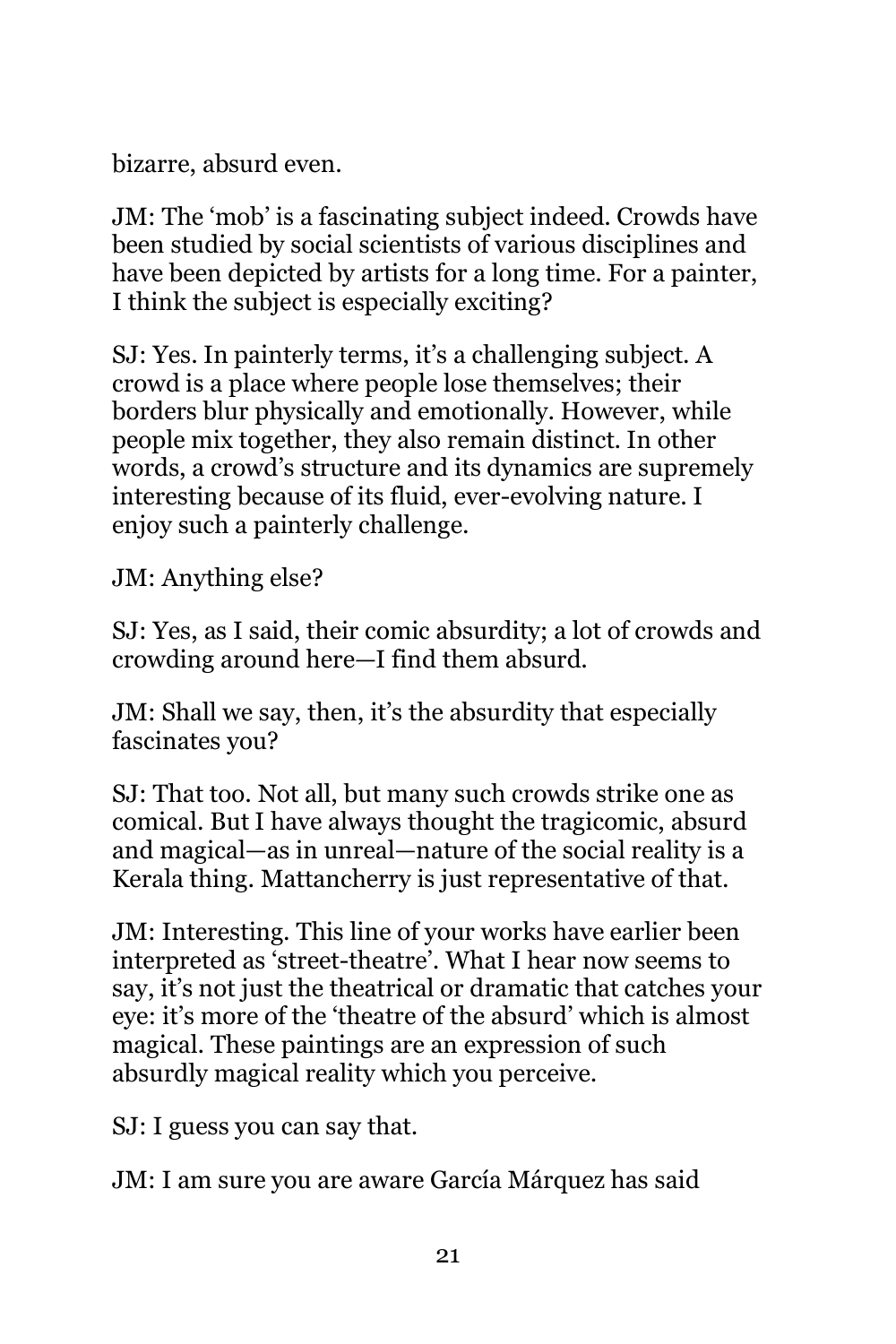something similar about Caribbean life. That everyday reality itself is magical in his geography.

SJ: Certainly. There is something about his Caribbean magical reality that resonates with people in Kerala. There is no other explanation for such overwhelming popularity of his work here. He was even called a 'Malayali writer'!

JM: Yes, M Mukundan said that, claiming him for Malayalam. *One Hundred Years of Solitude* sold, in translation, over fifty thousand copies in Kerala. Did you read any Márquez?

SJ: Several short stories, including 'Big Mama's Funeral'. Among the longer works, only *Cholera* and *No One Writes to the Colonel*. I tried reading *Solitude* but didn't finish. I was reading him in English, and my command of the language wasn't good enough for me to enjoy *Solitude.* Of course, I could always read it in Malayalam. Something great about being a Malayali is that you get to read almost any author in your mother tongue. But I haven't. I might go back to *Solitude* again in either language.

JM: Coming back to what you call the absurdly magical social reality of Kerala; can you tell me what exactly strikes you as absurd? And therefore unreal or magical?

SJ: Notwithstanding all my respect for considerable progress Kerala has made on human development indices compared to the rest of the country, the place does strike you as unreal. Well, I will give some macro-level examples; but the absurd vein manifests even in the smaller, everyday things. For starters, is there another place on the planet where women had to mount organised public protests and strikes to be allowed to cover their breasts? We have had several such agitations here known as *Maru marakkal samaram* [covering breasts agitation] . You see a glimpse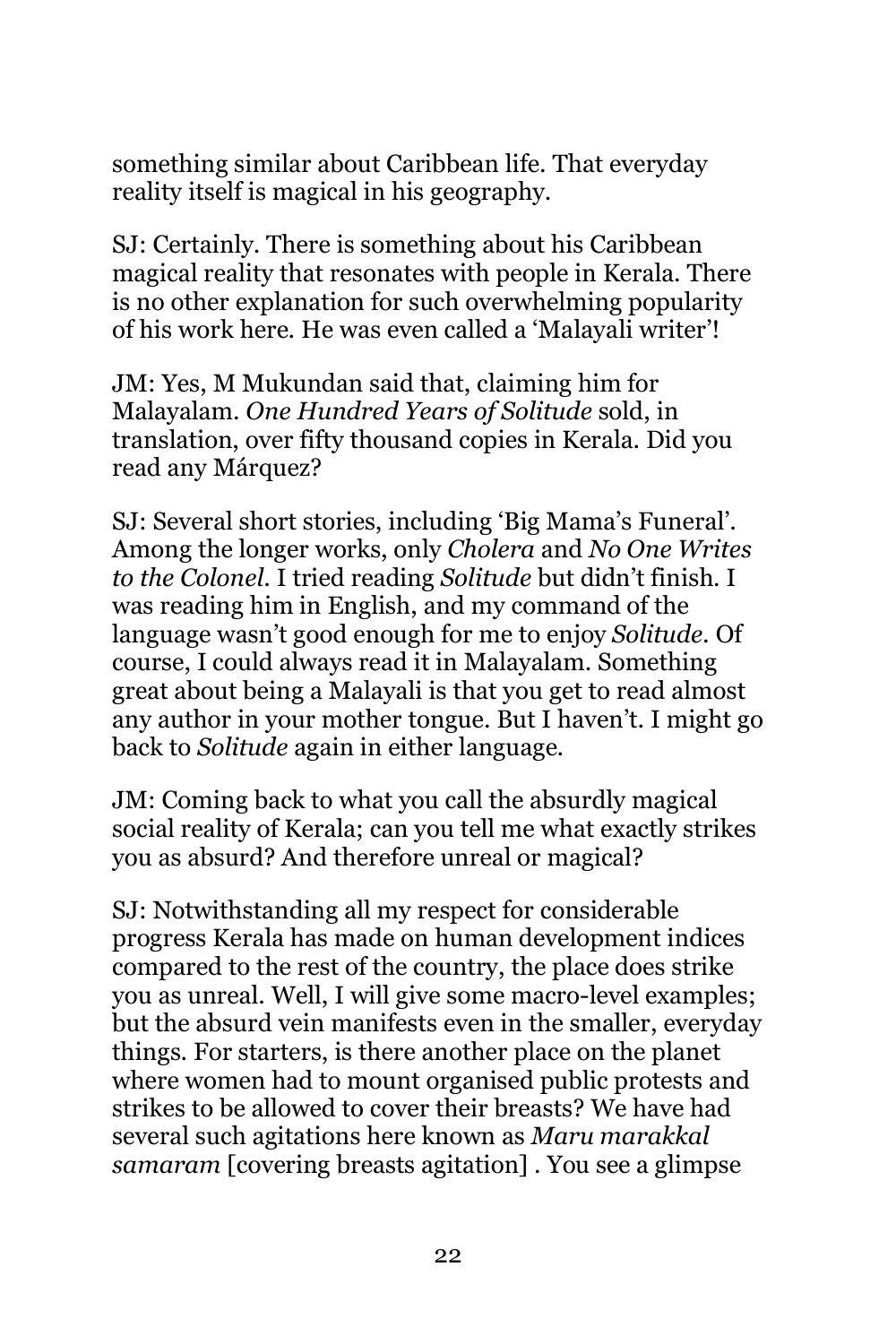of this in *What must be said*. If it weren't for many such instances in recorded history, nobody would even believe something like this could happen. While it's admirable that even in the 19th-century women in Kerala led such agitations, the very fact that women had to mount strikes to win the fundamental right to clothe themselves is incredulous, bordering on the absurd.

And it continues well into the 21st century. You must be aware of *Chumbana samaram* [kissing agitation]. A few years ago, thousands of people assembled to kiss in public, protesting against violent prudes. Just to win the freedom to display affection in public without being attacked by prudish mobs.

Where else did women have to get a Supreme Court order to be allowed into a place of worship in the 21st century? One that had disallowed them from accessing the premises for decades because the deity was supposedly a celibate one and would not like women—of fertile age—visiting him? And the few women who, empowered by the court order, tried to visit the said place of worship, needed the protection of hundreds of policemen, lest ultraconservative, violent mobs lynch them? Where else would tens of thousands of conservative women go on the streets to protect the 'chastity of a deity' by preventing their fellow women from entering a temple? If all that is not absurd, what is?

JM: I understand. And you seem to say, as a microcosm, Mattancherry reflects this tragicomic, absurdist bent of Kerala's sociopolitical scene, and your canvases reflect your perception of that.

SJ: Yes.

JM: There are several such contradictions about Kerala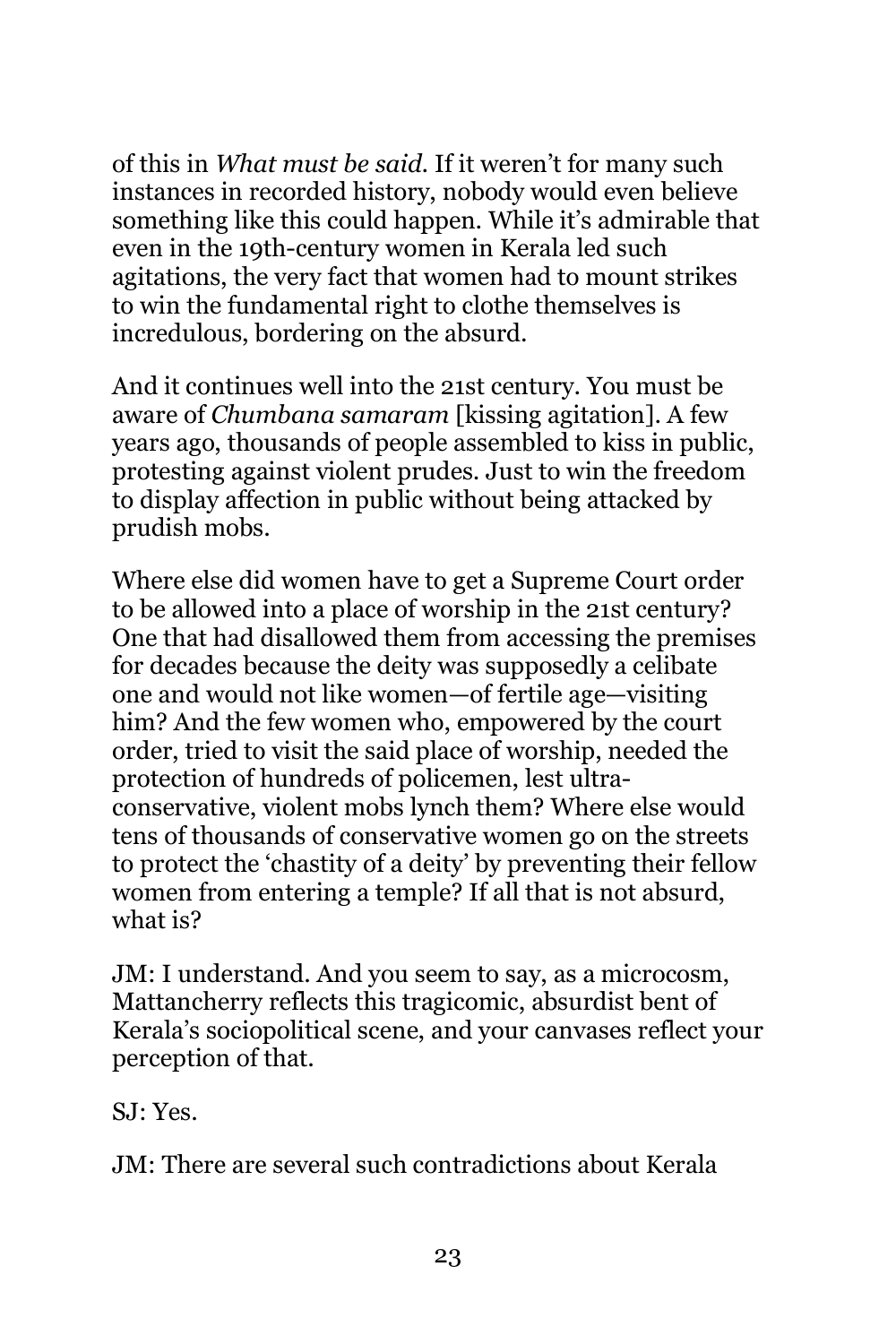which can seem bizarre. For one, the state has the most educated people in India: beyond 'literacy' per se, the percentage of college graduates compare well to many parts of the developed world. Yet, the religious fervour across the state, among all faiths, is only increasing.

SJ: Indeed. When I was a young girl, Muslim women were distinguishable only by a headscarf that barely covered the hair. They didn't wear even a full hijab.

JM: I remember those days very well. It was so until the early 90s or so. Islam's quest to reiterate religious identity in Kerala seems to have coincided with the national rise of *Hindutva*, or the Hindu nationalism, in the decade.

SJ: Yes. Now the niqab is universal among Muslim women, even little girls. Have you seen ads about 'Modern burqas in the latest fashion'? I am sure you know, the birth rate of Christians increased substantially in Kerala recently, because couples are having four and five children, with the sole objective of increasing 'the strength of the community'. There are even incentive schemes of bishops attending baptisms directly, if you have more than three children.

JM: Yes, Christians, especially Catholics, seem determined to increase their numerical strength. As a result, upper caste Hindus have the lowest birth-rate in the state today.

SJ: How can anyone escape the absurd tragicomedy of a lot of things like that? How can anyone not ask, 'Where, as a society, are we going?' In *Where are we going?*, you see a religious procession on account of the feast in the Catholic church right next to my studio, which has been, for years, killing my peace. As the procession progresses, we see a woman with mental health problems dashing into the scene, on her roller-skates—these were added, the real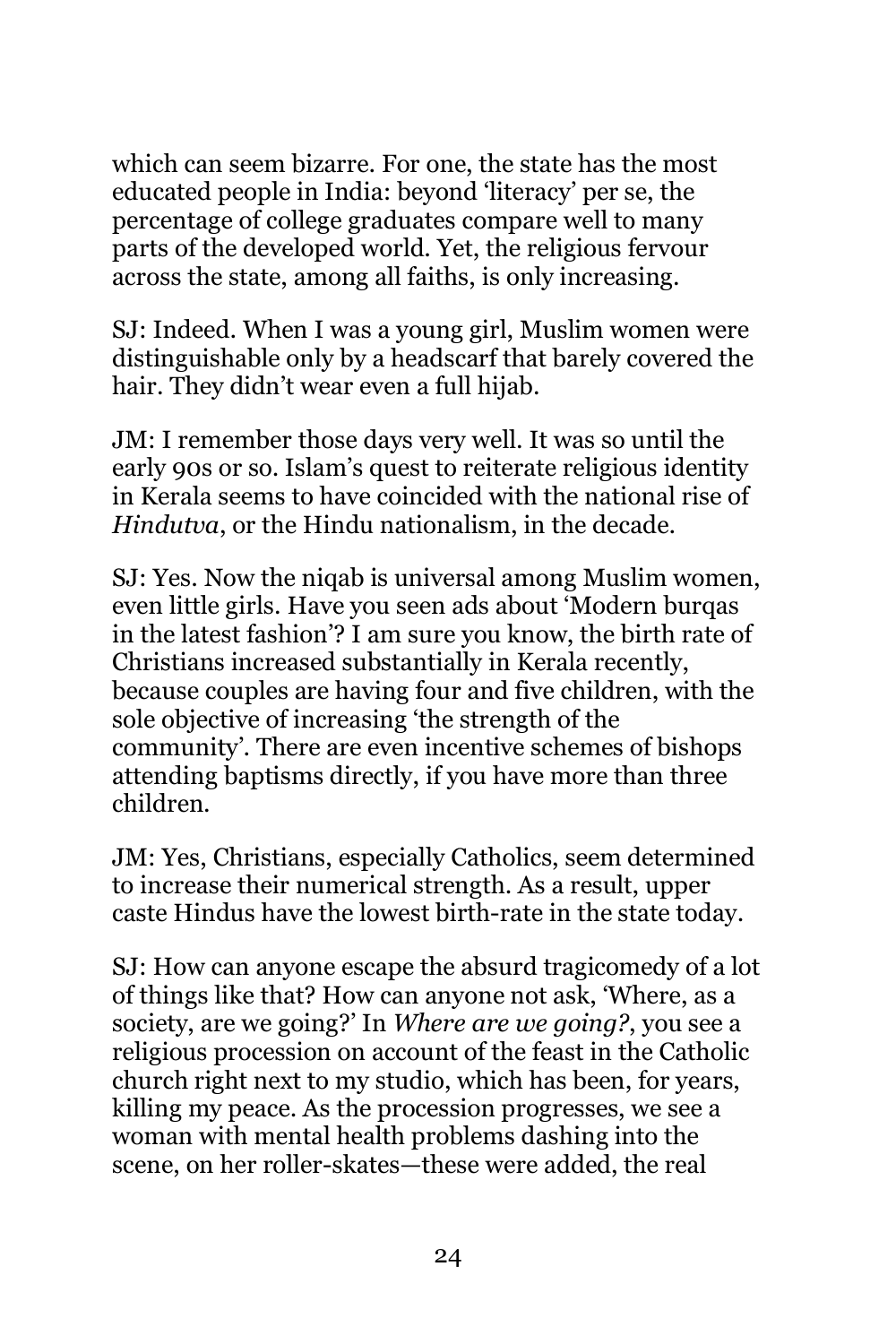woman did not have them on—an educated society that can't take care of its mentally challenged, spends so much on celebrating the feasts of the saints. Isn't that bizarre? I haven't said this to many: in *It seems*, what we see is the crowd that gathered to see Prince Charles and Camilla Parker, who were celebrating his birthday in Kerala, and their itinerary included the synagogue and the palace right next to my home. And in leftist Kerala, it gathered such a crowd, with people scrambling and jostling to get a view of the Prince and the Princess of Wales! To me, there doesn't seem to be much difference between this and the beauty queens paraded on Maconda's streets.

As seen in *Unspecified*, one often sees such a pointless crowd in front of the government hospital that stands close to my studio, which happens to be in poorer health than most of its inmates. The place is teeming with people who have brought garlands and so on to receive important inmates who come out, after their conquest of illness! In *Irul*, the dark underbelly of Mattancherry becomes active, while the homeless look for shelter for the night, all under the gaze of the erstwhile king—he used to live in Mattancherry, as it was once the capital of the Kingdom of Cochin—while a man and a woman spread their wings, hoping to fly away.

JM: I realise there is considerable exploration of the bizarrely comical in these canvases, which I suspect is largely missed.

SJ: To my mind, it's comical and tragic at the same time; meaningless and unreal. That's my idea of the absurd. I think most funny things are sad things, and vice versa. That's why I have painted Chaplin in one of those canvases: in *It seems*. Chaplin taught me how to look for the funny side of everything that's sad.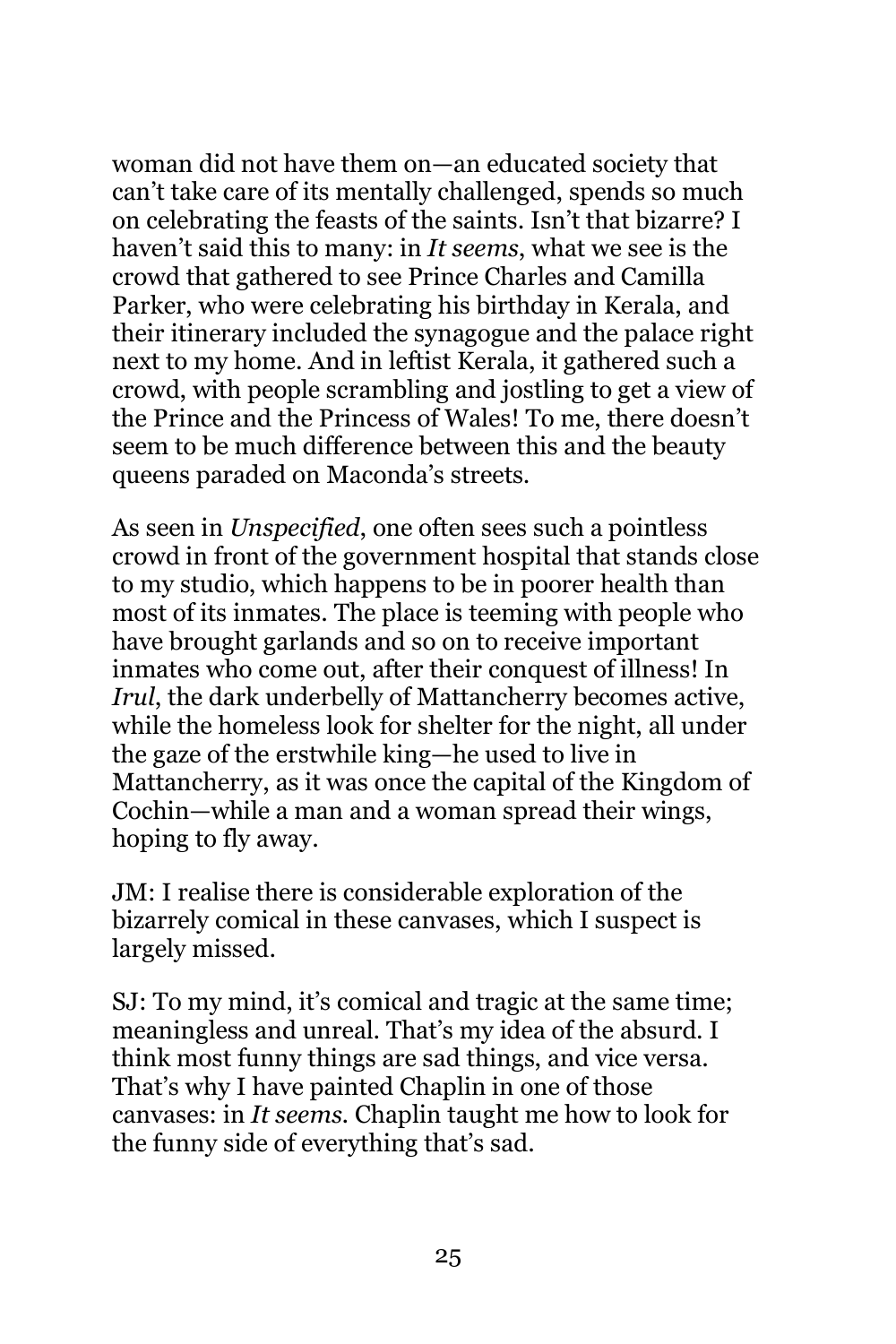### CONVERSATION 3 About the body of work called 'Where do we come from?'

JM: Shall we start by asking, where does *Where do we come from* come from? What made you go on to paint these images?

SJ: Everybody comes from somewhere, don't they? And I think where people come from makes them who they are. If I say, this body of work is an exploration of where I come from, it also becomes an exploration of who I am.

JM: Interesting. Let's say, therefore, this is some sort of a visual-introspection. Or maybe a visual enquiry into your identity? But is this about your childhood? And is nostalgia at play here?

SJ: Yes, no, and no. I was twenty-four when I left the world I was born in. And there is not really much nostalgia, because I haven't lost that world; I keep revisiting and experiencing it, though the place has changed quite a lot. It's still my emotional home.

I think of it as an exploration of the genesis and evolution of my visual sensibility; my visual coming of age, if you will. All the images are recurring motifs of not just my childhood, but also adolescence and early youth. They are, sort of, anchor points in my visual journey. Of course, sensibility is an evolving thing. Things you see, watch, read, listen to, everything keeps adding to it. However, for a visual artist, I think, there is an original visual lexicon and grammar; a language which is used to perceive and assimilate everything new. When I encounter something unfamiliar, I perceive, understand and interpret it in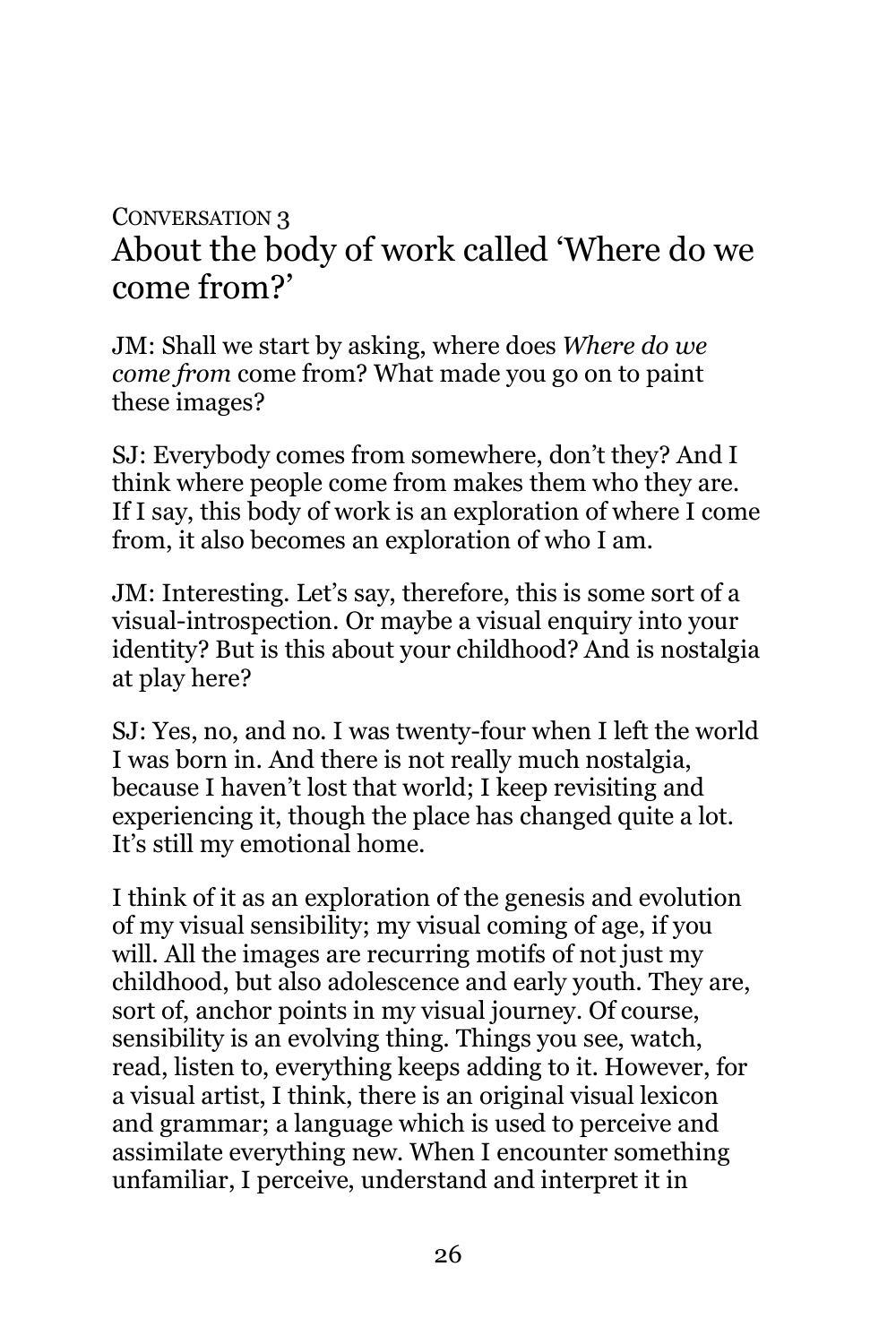comparison with this familiar visual world; how the unfamiliar resembles or differs from the familiar. That's what I mean by the original visual vocabulary. I am just trying to explore the visual world that makes up my fundamental visual language in a few canvases.

JM: Very well put, Sosa. Well, I have seen a few early canvases. What else can one expect in this series?

SJ: I am just getting started, and it's evolving, as usual. As you know, I am not a big planner. So, I don't know yet the actual scope of this project. Let me just say there is a lot more to come, perhaps over a dozen canvases in all. I believe in spontaneity, serendipity, and evolution. When I say I am painting a body of work about where I come from, I mean, I am committed to it. What I don't mean is, I list out subjects, the number of canvases, their sizes, think why these subjects are relevant, identify the underlying ideas or themes, agonise over what palette I will use, nothing of the sort. That's not me. I don't overthink, at least when it comes to my work. I just paint. Now, this project: I know the territory of visual exploration, its emotion. The rest evolves. Of course, in some projects, if I feel the need, mostly mid-way, I go on to do life studies, preparatory drawings etc. For me, what's more important than the result is the process. And it's essentially exploratory. Frankly, if I don't enjoy the process, I don't think anyone else will the result. Please don't get me wrong: I am not against planning, or being more methodical. I would like to do that or be that way! It's just that I am just not wired that way. So, I generally let things take their course, evolve, and become what they want to be.

JM: Still, there must be a few images in your head, which might find their way onto canvases?

SJ: It's all about the river. And the people whose lives it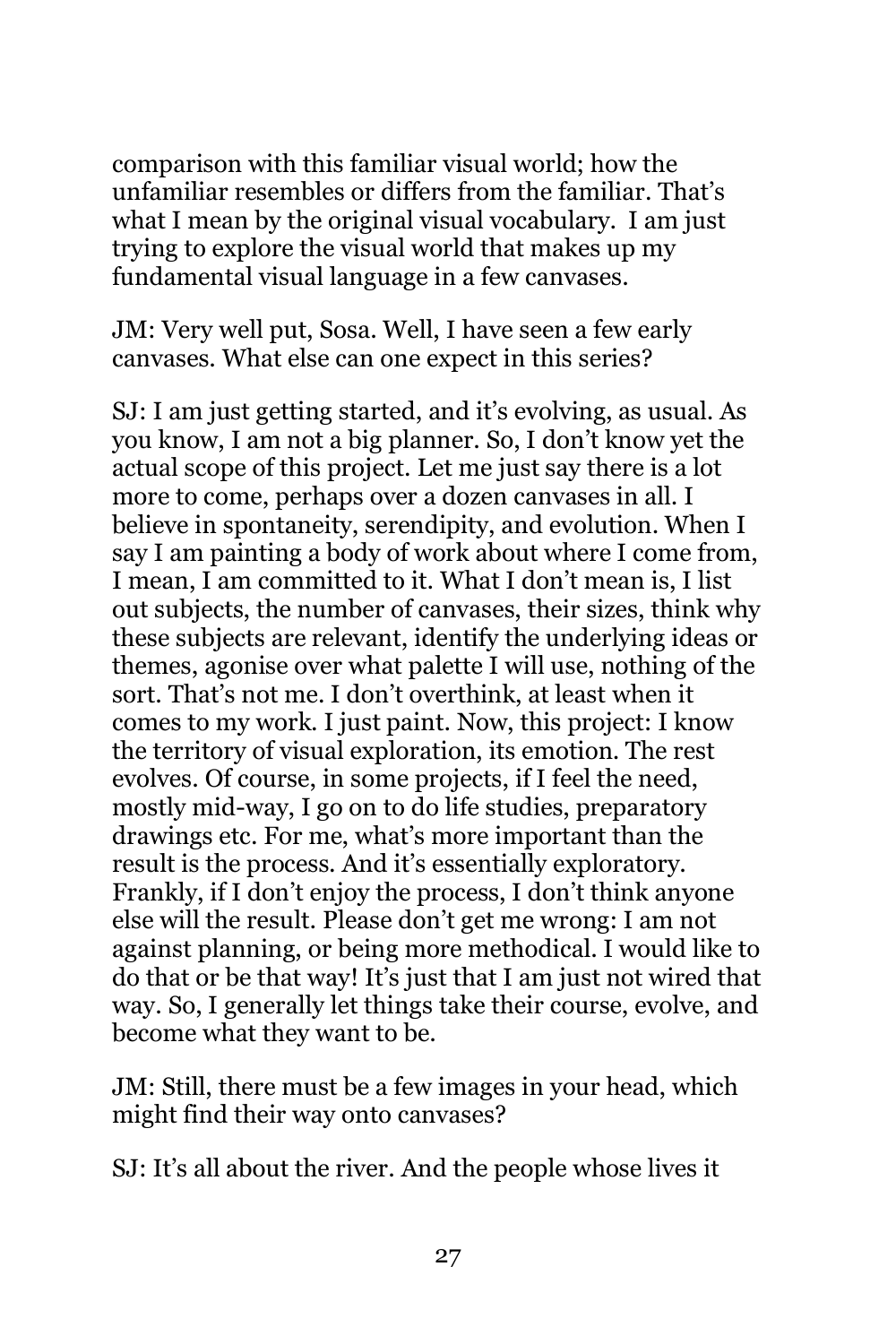flowed through. I mean River Pamba. That's the leitmotif, if I may say so. I was born and raised on the bank of this river. From our house, I could see and hear the river.

JM: Do your memories begin with the river?

SJ: I can't be sure. But certainly, nothing impressed or overwhelmed me as much as the river in those days. See, neither of my parents used to be at home. My father would come home at night. But the river was always at home.

JM: Wonderful. Please go on.

SJ: When I was a child, about six years old maybe, I would wake up from a nightmare during the siesta, and cry out loud, almost every day. And then, I would go out into the yard in front of the house, sobbing all the way, and watch the river and the woods beyond. I used to think the opposite bank of the river is where the world ended! [Laughs] Something about the unknown beyond, or perhaps living at the edge of the earth, bothered me constantly.

As a child, I thought of all forms of water as the river. I am serious! Be it the ponds, the lagoons, the little streams that crisscrossed the land, several little water bodies around, and even the innumerable small puddles of water that were everywhere, I somehow thought all of it was River Pamba. In my understanding of the world, my juvenile cosmology, if you will, River Pamba enveloped us; we sort of lived in a bubble inside its riverine universe. Our homes, buffalos, goats, hens and ducks, the haystacks, the sugarcane fields, the numerous trees—jackfruit, moringa, silk cotton trees, portia trees and so on—everything stood within a world swathed by the river. Beyond the river, where my father took his boat, the world ended. To my mind, he was like a space traveller: a man who paddled up to the edge of the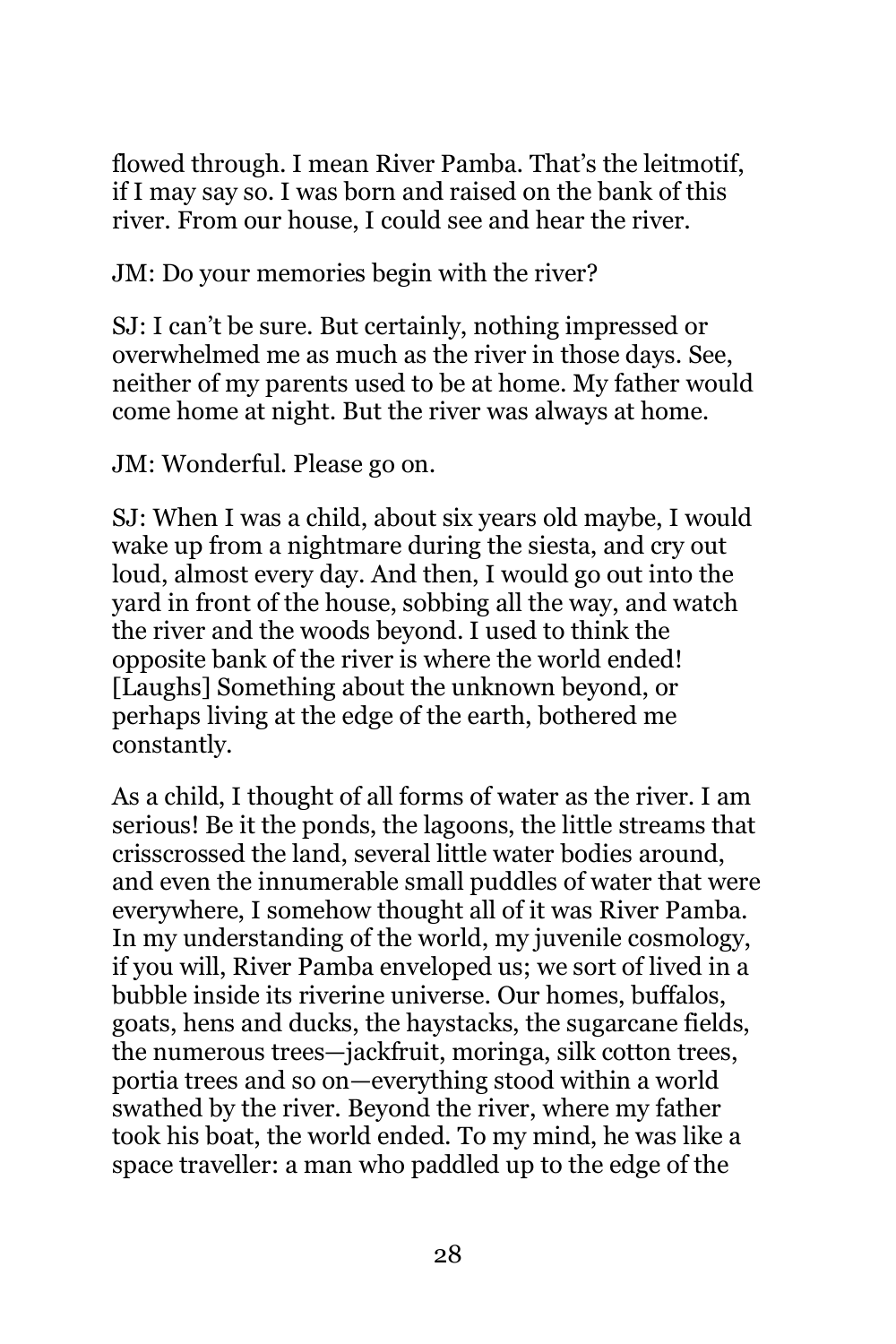earth, and looked at what lay beyond! [Laughs]

As people who live by the river know, the river is like a lover. It brings you something or the other daily. You might spot it floating at times. Sometimes it washes ashore, as if the river was bringing you a gift to the doorstep, just to leave it there for you without a word or a note, before flowing away silently—driftwood, bunches of fresh coconuts, branches of tamarind trees, cattle, and sometimes bodies too; but mostly a lot of trash. The river told us what people living upstream owned and then threw away: a lot of stuff that could be used as playthings by the children from families living by the river, including defunct bicycle and automobile tyres that were popular among boys, and surprisingly, whole bunches of glass bangles tied together, apparently discarded, though new, by peddlers.

I have memories of my father coming home with his paddle on his shoulder, walking through the sugarcane fields that stood by the river. My aunt lay dead in the same sugarcane field, after she was bitten by a viper there. I remember the Party marches that formed a red river along the river, and the church processions that took the same route. There is a lot that happened around and the river. A writer would write a novel. I would paint.

JM: It's magical. It also sounds like a project of social anthropology and ethnography. Do you plan to revisit these places to study the geographical, botanical or cultural elements that may be relevant?

SJ: It would surely help, though it is impractical during a pandemic. However, such studies are not instrumental in my process. I am an artist; I am not obligated to paint what is or was there. I paint what is there in my head. Accurate portrayal of the reality as I have experienced is less important than expressing my sense of that reality, no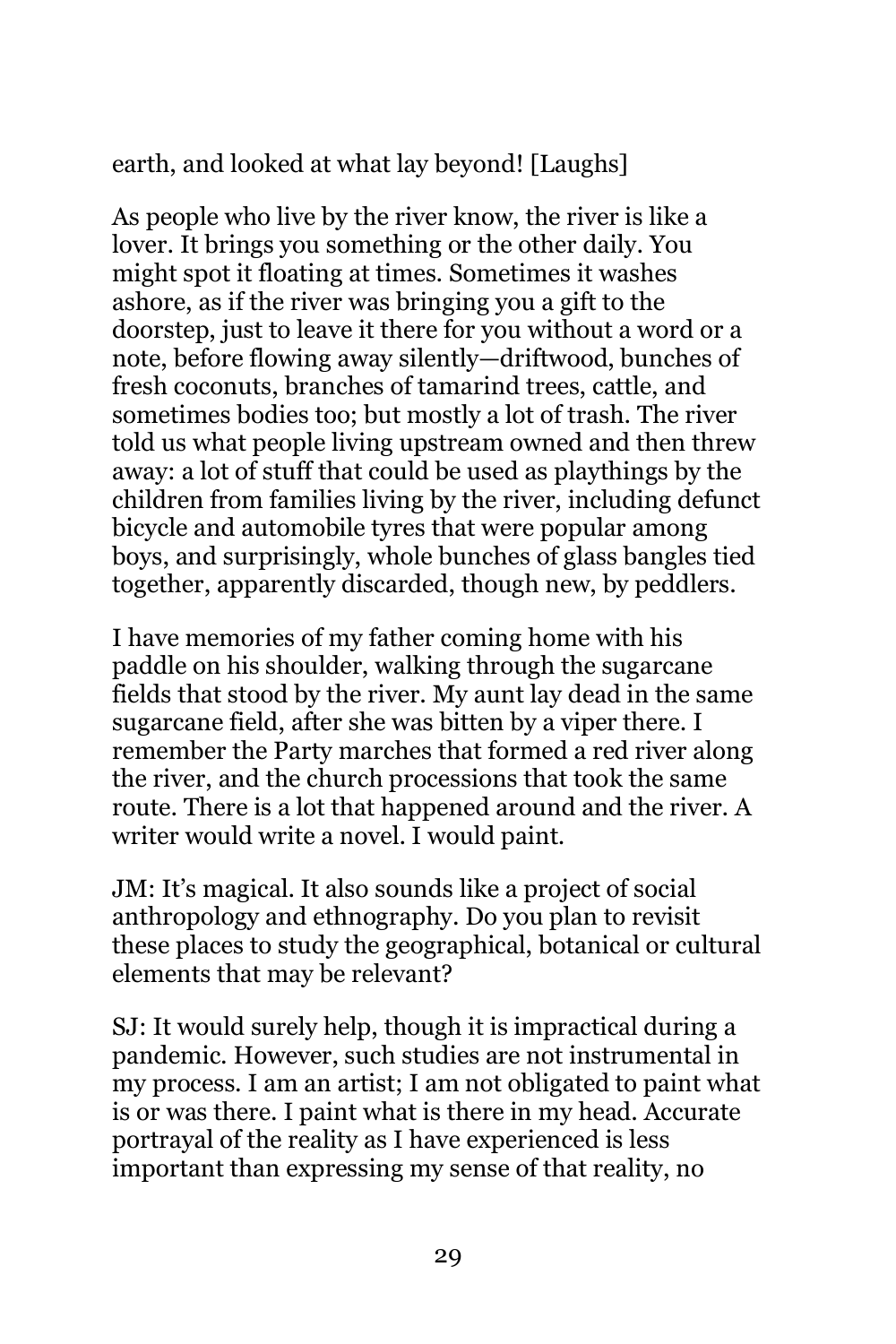matter how inaccurate that may be. That being said, in some details, such studies do help. When convenient, I might spend some time doing exactly that.

JM: You have named the series *Where do you come from?*, obviously after Gauguin, again.

SJ: The body of work per se has nothing to do with Gauguin. From his original title, I had already used the second and third parts in *What are we?*, and *Where are we going?* So I thought I might as well use the first part. That's all.

JM: I think I need to ask this question— where do you come from, Sosa? Besides the river, what kind of a place is that? I am not asking because I don't know; I do. But most people think you are from Cochin, and more specifically, Mattancherry. Until now, though not all of them, several of your better-known images are from this part of Kerala. In contextualising your new work, perhaps it's important to know where you really come from.

SJ: The exact place where I am from is called Parumala. That's where I come from. It's a village in the Kuttanad region. I moved to Cochin in my early thirties. So, I am not from here at all; I still speak a dialect that sounds laughable here. Most of my family is still scattered around Kuttanad. Now, Kuttanad is a geographically distinct region, spread over three southern districts of Kerala. Like many places in the Netherlands, including Amsterdam, the altitude is below zero, as the lower parts of Kuttanad is well below sea level. I am told it is the lowest-lying land in India. It is also one of the few places in the world where farming is done below sea level. Naturally, Kuttanad has more wetlands and water bodies. There are four rivers around, including River Meenachil that Arundhati Roy has written about in *God of Small Things*. One more of these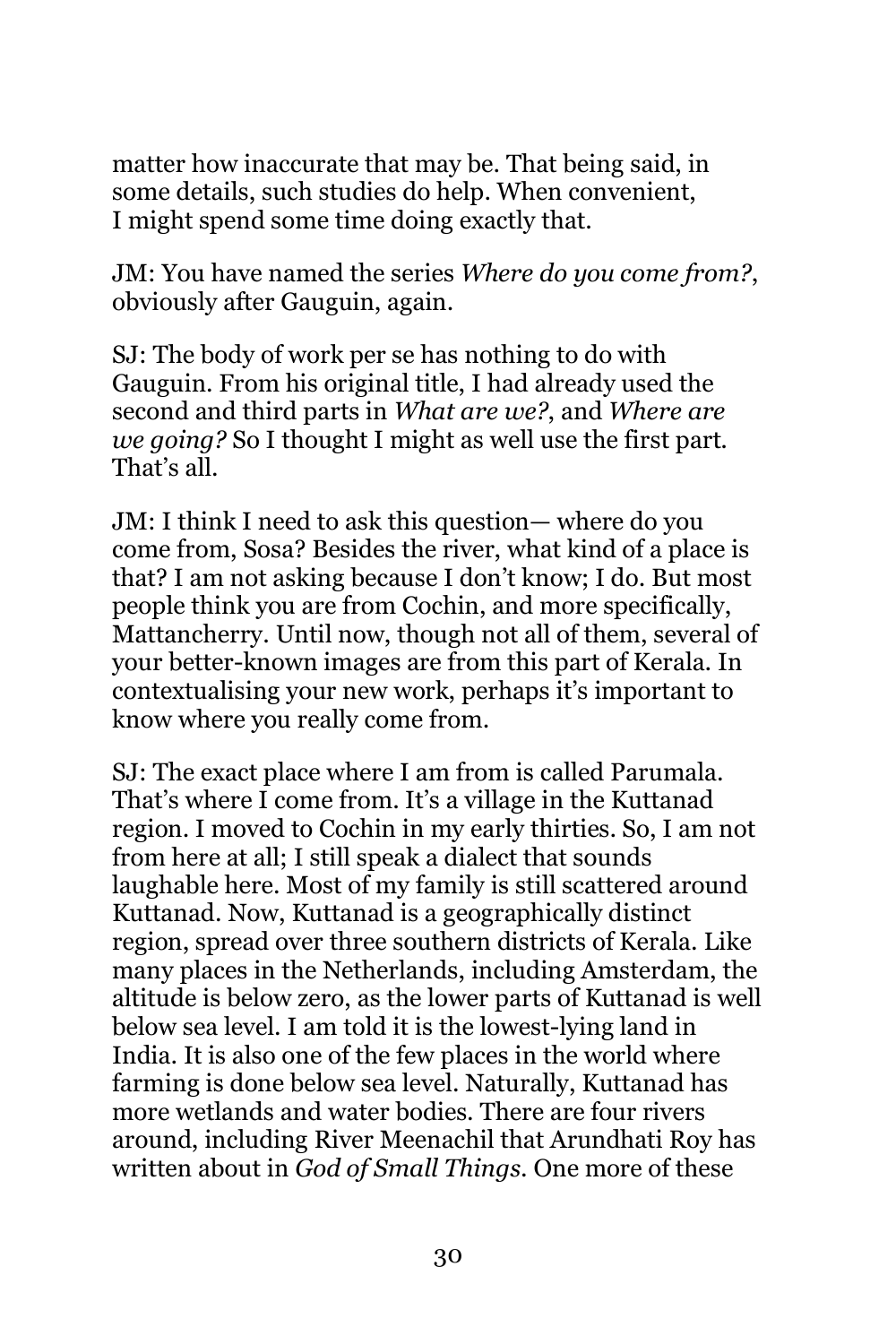four rivers is River Pamba. So, that's where I come from. A rather watery place. Full of paddies. More buffalos than cows. More ducks than hens. A lot of sugarcane along the river. Most people are poor. Summers are sultry. Flooded during the monsoons. Politics is left-wing.

JM: It's also very Christian, isn't it? Elsewhere you said, in Mattancherry, your adoptive hometown, the most visible culture is Islamic. Did the overwhelmingly Christian atmosphere play any role in shaping your sensibility?

SJ: Yes, the cultural landscape was distinctly Christian, especially in my village. Parumala was also a pilgrimage destination for Syrian Christians, as Saint Geevargese had lived there. However, I can't say Christianity has had an overwhelmingly important influence on me. I have hardly gone to the church or prayed at home, as this would terribly displease my father, a communist. I have rarely been to our church. Maybe twice or thrice, but only because my grandmother bribed me with candy!

JM: People seem confused about your ethnicity, the socalled 'Syrian Christian'. I saw multiple articles identifying you as 'catholic'. Does it bother you?

SJ: It doesn't. Especially because I am not religious.

JM: But it's not just a matter of religion, but identity, isn't it? Do you want to explain the Syrian Christian ethnicity for the uninitiated?

SJ: Why don't you? You are more knowledgeable about the history of the community, aren't you? I will add whatever I can.

JM: People don't get it primarily because they think of Christianity in binary terms, that is, either catholic or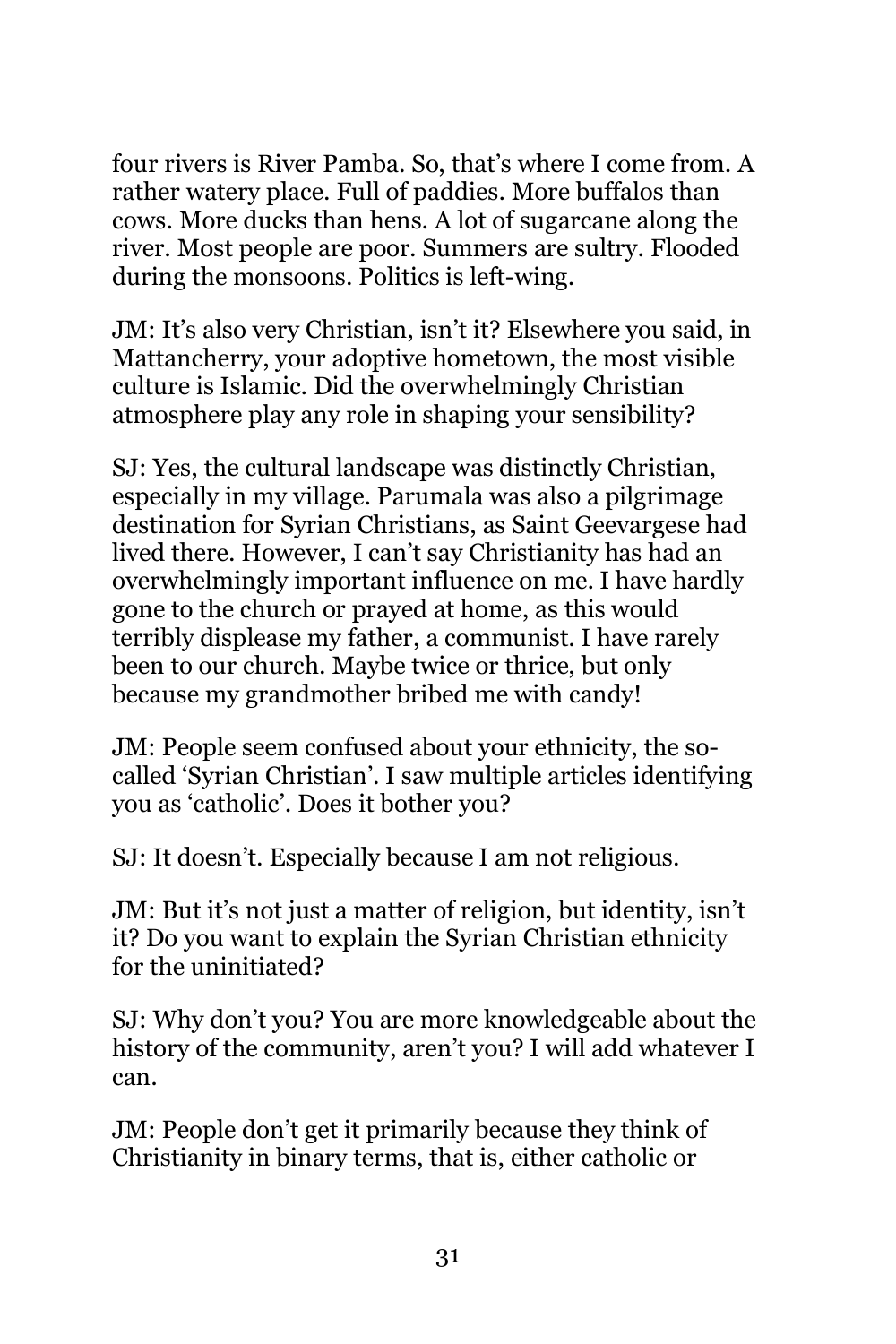protestant. Whoever is not protestant must be catholic, and vice versa. But this binary savours of Eurocentrism. They consider Christianity itself to be European. Regardless if Jesus was God or not, he surely wasn't a European white; he was a west Asian Jew. So, there are other kinds of Christians across Asia, and ancient ones at that, called Eastern/Oriental Orthodox Christians. They are neither catholic nor protestants and have nothing to do with Europe. So, the first thing about Syrian Christians of Kerala is that they are Eastern Orthodox Christians. Such Christianity exists all over West Asia and the Middle East from where it came to Kerala—besides Russia, Greece, Egypt and so on. In Kerala, they existed long before the arrival of western Christianity, and by that I mean, the Roman one, which arrived with the Portuguese. So, basically, ours is the pre-Portuguese Christianity of India.

SJ: But Syrian Christians aren't a monolithic community anymore. They have split into several churches or denominations by now. Perhaps half a dozen? My extended family themselves have started following different churches by now.

JM: To the last count, there are at least seven factions. It's just low-down politics, anyway. And to add to the confusion, these Christians were called 'Syrian' by the Dutch though the community self-identified as *Mar Thoma* [Saint Thomas] Christians or *Nazranis.* This was not because they have anything to do with today's country called Syria, but because their liturgical language—the language of prayer and the Mass—until the 20th century, was Syriac, a dialect of Aramaic, apparently the language Jesus himself spoke.

SJ: To be more accurate, they should be called 'Syriac Christians', therefore. God is called *Alaha* in Syriac. There is that famous Malayalam novel by Sarah Joseph called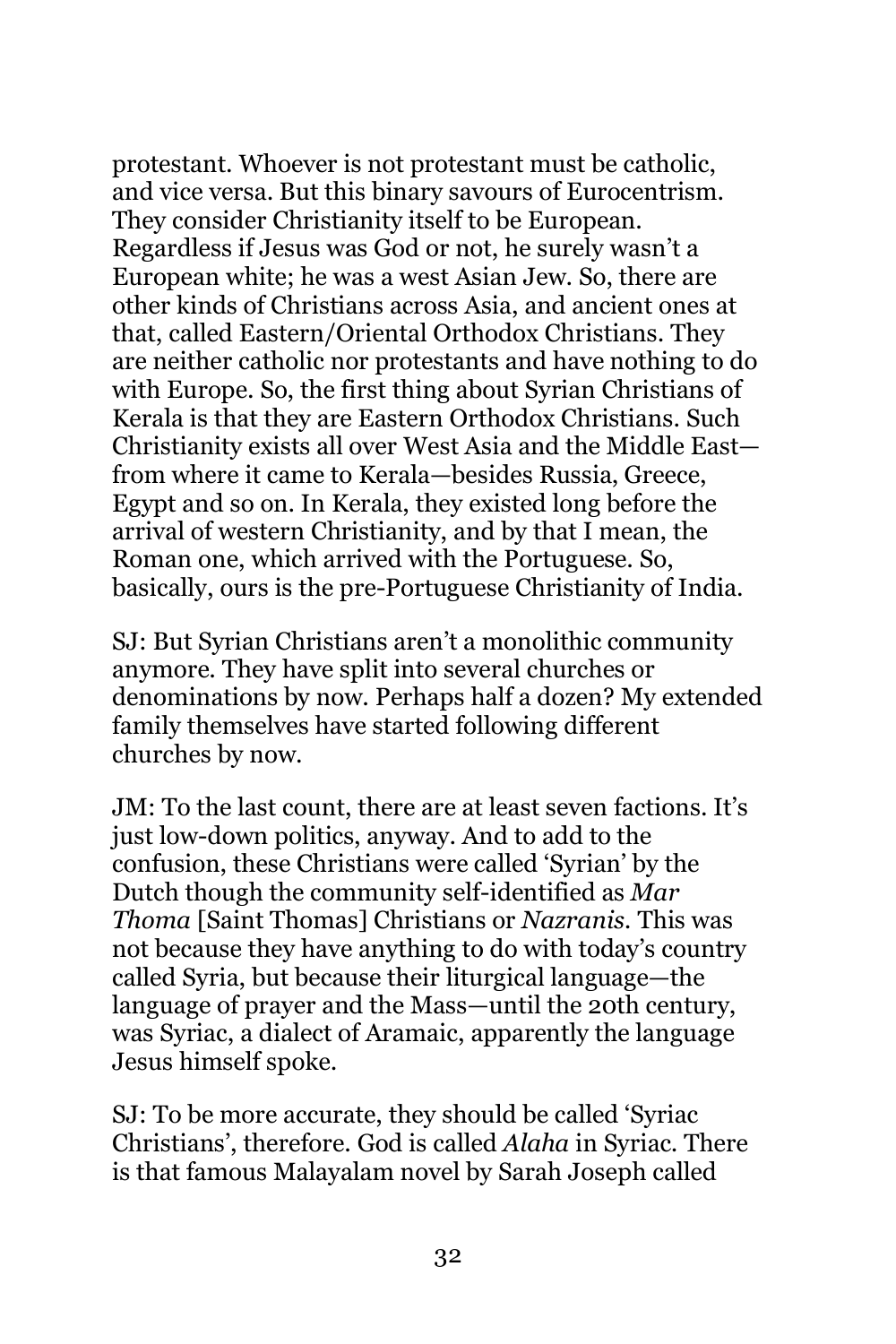*Alahayude penmakkal* [God's Daughters] and I think even many Malayalis don't understand *Alaha* means God there! My name comes from Aramaic/Hebrew; it's an abbreviation of *Shoshanna*, which in Hebrew means 'lily' the flower. But you know that.

JM: Yes. Talking about your background, can you briefly tell me something about your Communist father? A lot of people, especially in the west, I think, are unaware of this misnomer of 'democratic communism' that exists in Kerala, the very word 'communism' evoking images of totalitarian regimes, atrocities of Stalinism, and so on. Frankly, I think, CPI and CPI (M), the two Indian 'Communist' Parties, should rename themselves. They don't seem to be any more left than the left in many liberal democracies. So, your father; what kind of communist was he?

SJ: See, I come from a working-class family. Both my grandfather and my father were ferrymen who rowed boats—a *vallam*—for a living. Later, my father became a factory worker. The Party first came to power in Kerala in 1957, and became the world's first 'communist' government to come to power through free and fair elections. Yes, as you say, though the ideology remains 'Communism' or 'Marxist-Leninist' nominally, it's just another left-wing democratic party. There is no totalitarianism or 'dictatorship of the proletariat'! Recently, the ex-finance minister and the economist of the Party even said on TV that the Party's policy-making is now focused on the middle class, as the working class has been increasingly becoming the middle class now. So, by now, it's a self-declared party of the middle class—the original bourgeoisie! [Laughs]

In any case, when the Party split in 1964 into CPI and CPI (M), my father went with the latter. In my parents' home,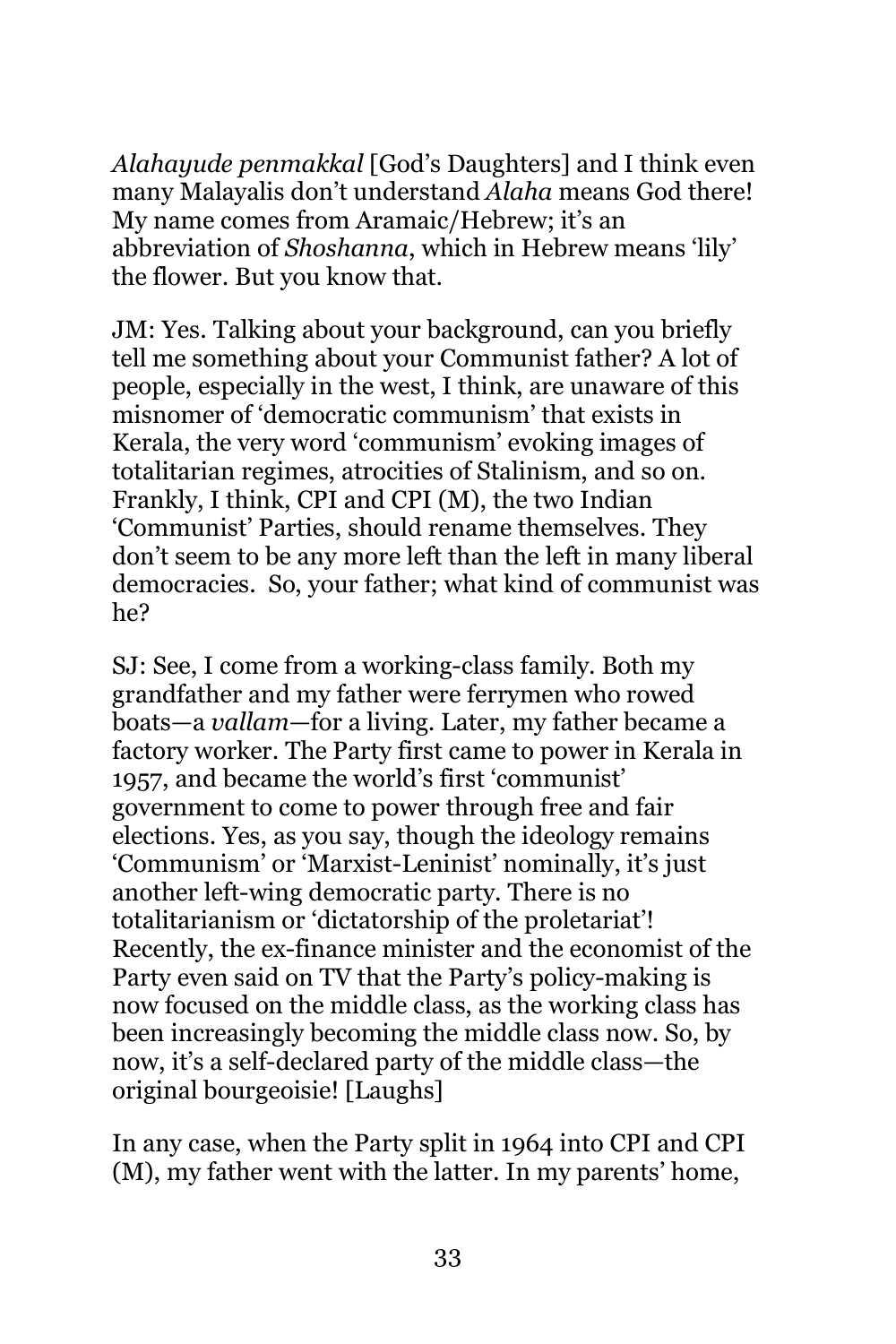on the walls, my father would keep framed portraits of Marx and Lenin. My grandmother, who often asserted Marx was the Antichrist, would replace the Marx and Lenin portraits with Jesus and saints when my father used to go away for a few days. After returning, he would in turn quietly replace her Gods with his own, and this would go on. However, my father is the most altruistic, and the most selfless man I have ever known. He lived for the people, the peasants and workers of the villages around; there is nothing he wouldn't do for them. And this was not because we were any better off. He was a party worker at the very grass-roots level—was never elected to any high office, never had any power other than the power one garners over one's fellow men when one selflessly lives for them. We were rather poor. On many festive occasions, such as Christmas, when my friends had new clothes, and my parents did not have money to buy me anything, my mother would pinch a length of fabric from the bale of red cloth that belonged to the Party—meant for the Party flags—to sew a new blouse for me. I would be overjoyed. None of my friends ever had a blouse in such bright red. Misappropriation of the Party resources, indeed! [ Smiles ]

JM: That's quite a story. The 'flag-blouse' one. I hope that becomes a painting. In any case, you are no stranger to autobiographical work. I remember *March 17*. It shows you weeping over your father's body, shrouded in the Party flag.

SJ: Yes, it's an early work. Titled after the date of my father's death. It's pastels; a few years before oils became my medium.

JM: After many years of focusing on exploring motifs from your immediate surroundings, how did you happen to think of creating a body of work on the place where you come from?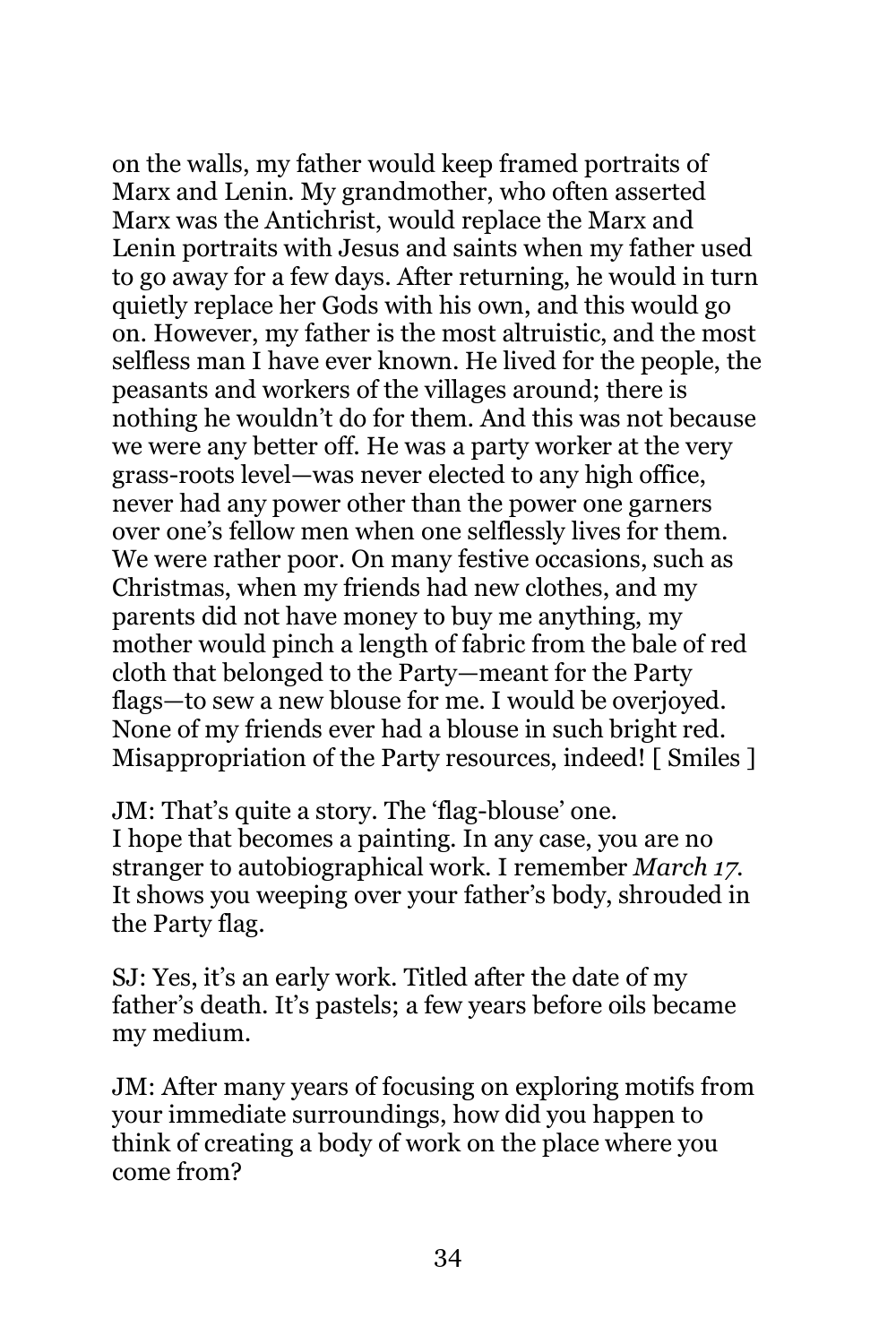SJ: It's not true. I have been painting works with material from my life in Parumala all the time. *Your earth, my world*, *Interior figures*, one of the *Waits*, and so on. That said, yes, I am now focused on painting a body of work from the riverbank and the wetlands where I am from.

JM: Good luck with that! I really look forward to seeing your riverine universe on a dozen or so canvases.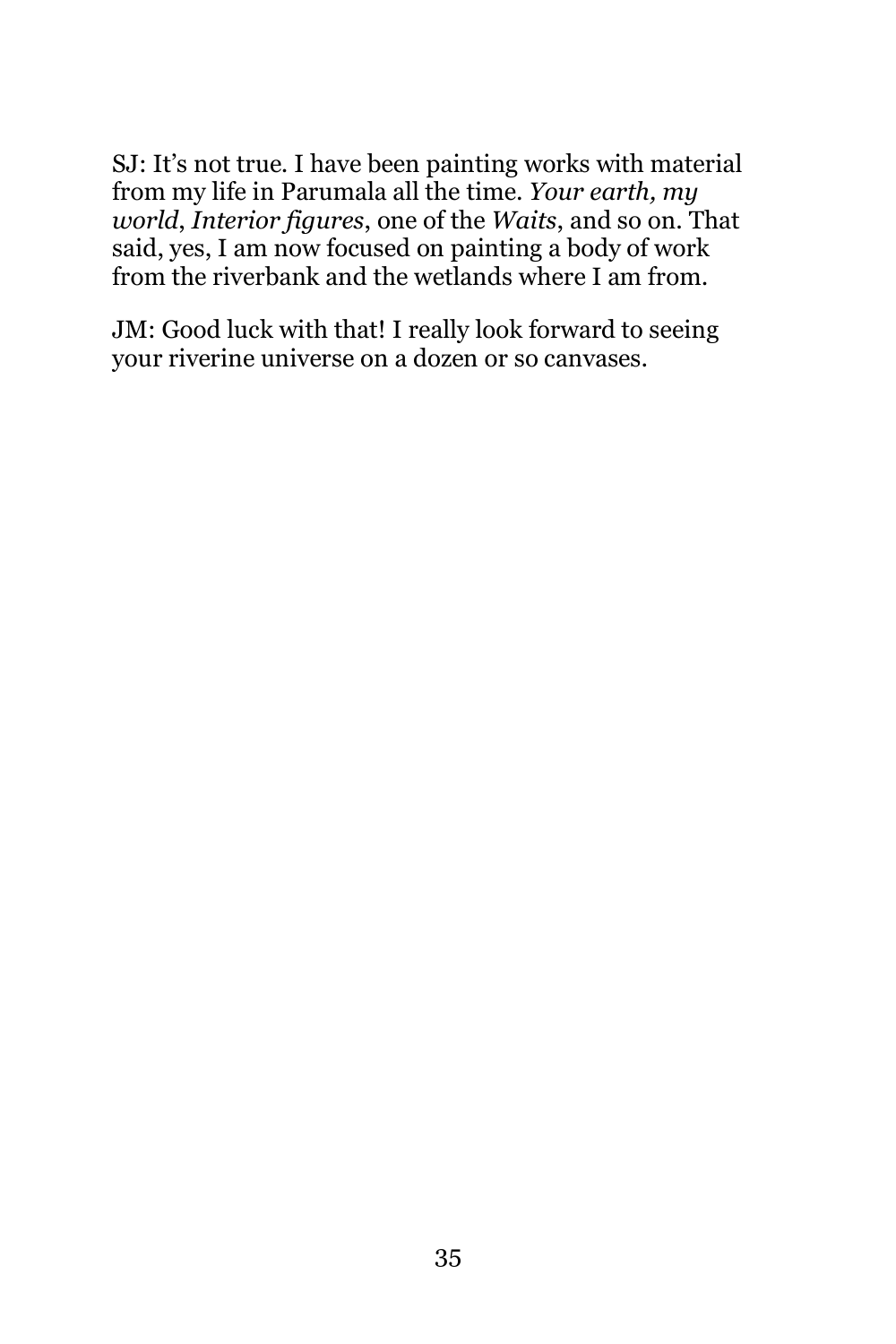### CONVERSATION 4 About love of animals and animal life depicted in her works

JM: One more of the several recurring motifs in your works is animal life. You have done many animal portraits, and a few canvases dedicated to animals or insects in an ecosystem, like in *Residual*, *Dragonfly* etc. But even when you paint urban life, like in your Mattancherry canvases, animals are often present. I remember the yellow cows, goats, and several birds in *What are we?* paintings, and the water buffalo in *Other colours*. I can see an artist who is eternally interested in animals.

SJ: Indeed, I am interested in animals. Given my rural upbringing, naturally, I have had a childhood rich with animal life; other than domesticated animals, there were a number of civets, mongooses and such around, and various birds specific to riverbanks and wetlands, including moorhens, coots, jacanas, grebes, cormorants, ibises, and teals. Besides, at home, we often had water buffalos, cows, goats, and chickens.

JM: I understand that. Interestingly, several birds in *Residual* look much like jacanas. However, your fascination and connection with a variety of animals seem exceptional. There is considerable tenderness and empathy in the way you portray animals. In fact, beyond your works, it is apparent in you. You anthropomorphize animals in everyday life, don't you? For example, you seem to use human pronouns indiscriminately for animals. Not just a cat, a dog, or a cow, even a gecko, a spider, or a mosquito is a 'she' or a 'he' for you, isn't it? Being well aware of your early admiration for Vaikom Muhammad Basheer, I suspect if it's 'Basheerian'.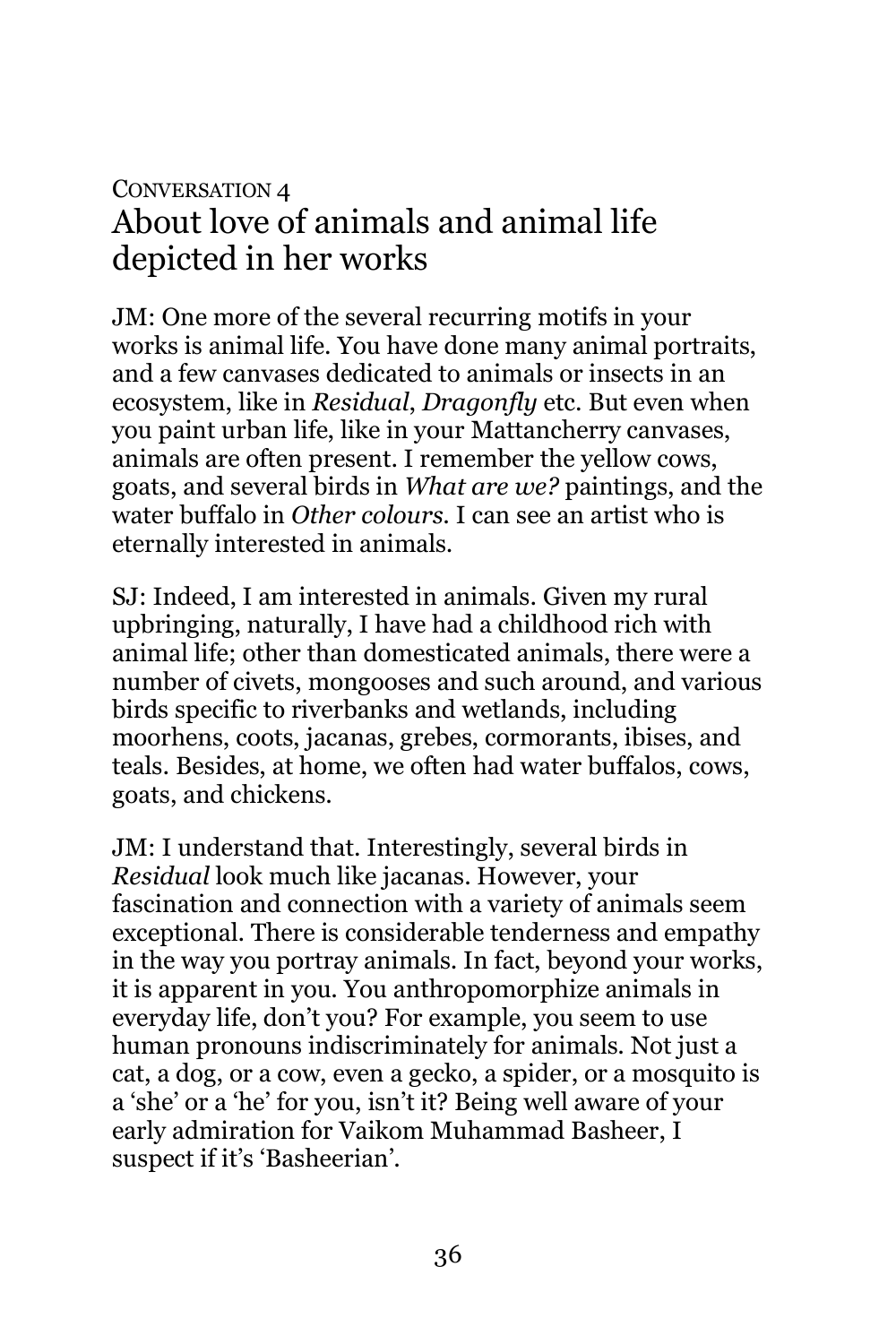SJ: I have always been like that. [Smiles] Even before I was old enough to read Basheer. I am my parents' youngest child; my peers at home were the calves and lambs. I used to talk to them all the time. I would have long conversations with even the banana plants, and particularly a neem tree. My brother used to tell everyone I was loony because of this! [Smiles] About Basheer—as you know, *Bhoomiyude Avakashikal* ['Inheritors of the Earth'] celebrates collective ownership of the earth by all living organisms. The idea that all creatures, including rats and scorpions that he specifically talks about, are equally rightful heirs of the earth, just as much as we, humans, was eye-opening. It deeply impressed me.

JM: Fascinating! And yes, the story almost seems to propose a society based on trans-species egalitarianism.

SJ: Yes. Even today, I honestly believe in the central idea of the story. And perhaps that keeps me acutely aware of the presence and condition of the animals around me. Not that I do much about it except painting animals.

JM: You are an artist, not an activist. But you always see the animals, it seems, in whatever geography you are. And with tenderness. And seeing is important, especially in art. In Malayalam literature, for example, I think now there are considerably fewer animals, birds, and insects, and much less plant life depicted than when Basheer and Thakazhi wrote. I mean, 'biodiversity' in literature, if you will, has dwindled dramatically.

SJ: But isn't that expected when biodiversity is shrinking in the real world?

JM: Not so much. The trees are still in flower, season after season, and the birds still sing. But in literary works, few characters ever seem to hear or notice. The Gecko that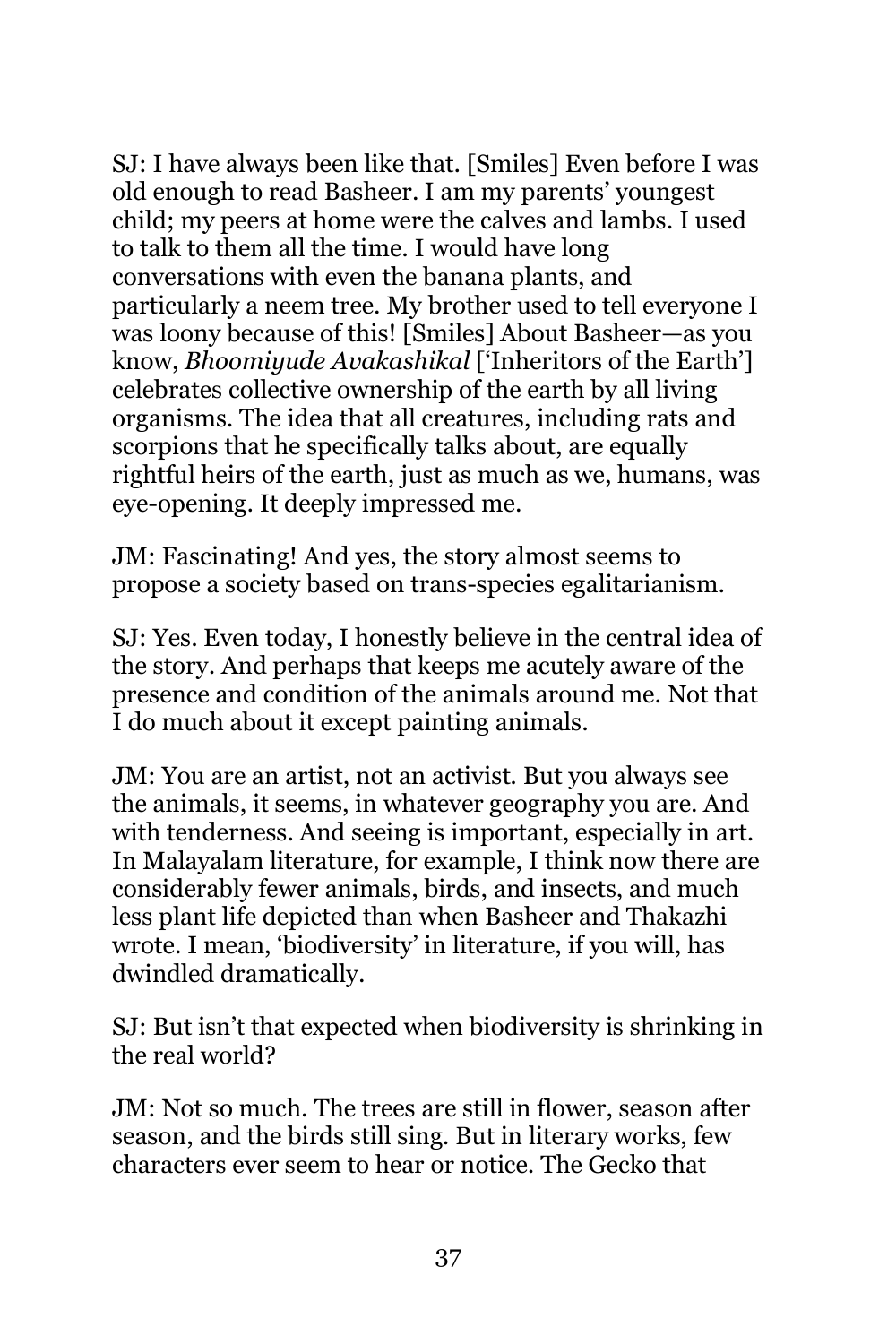crawled around in *Oru Nazrani yuvavum gauli shastravum*

['A Nazrani youth and the Gecko Science'] is still there in every home. But in literature, very few humans seem interested in anything but humans. It's as if writers have banished animals and plants from their works. In visual art, too, there is significant distancing and alienation from nature. It's interesting, given that environmental consciousness and concerns are growing globally. While it is indeed a sweeping generalization, I suspect writers and artists today display much less aptitude and diligence to depict the human condition as a part of nature, in the context of animal and plant life. My point is, this is why it is so delightful to see so many animals in your works, and especially a goat that is giving birth in the middle of a street!

SJ: There are two! The one you are referring to is in *Residual.* There is another in *Other colours*, which is less noticeable, maybe.

JM: I am sorry I hadn't noticed it. Childbirths involving animals seem rather frequently depicted. There is a buffalo giving birth in another work, too. It does seem you are moved particularly by the feminine among animals. You have painted several hens but no rooster, I think. The water buffalos are female as well. And there are cows, but no oxen.

SJ: That must be because I am more used to the female of each species, that is, not the bulls and billies. Males of many species are much less useful, aren't they? [Laughs] Of course, there are tomcats I have painted, *Casanova the cat*, for example. But I get what you are saying. And yes, as a child and an adult, I have witnessed or attended to several animal childbirths. Something about it is deeply moving, heartbreaking, almost.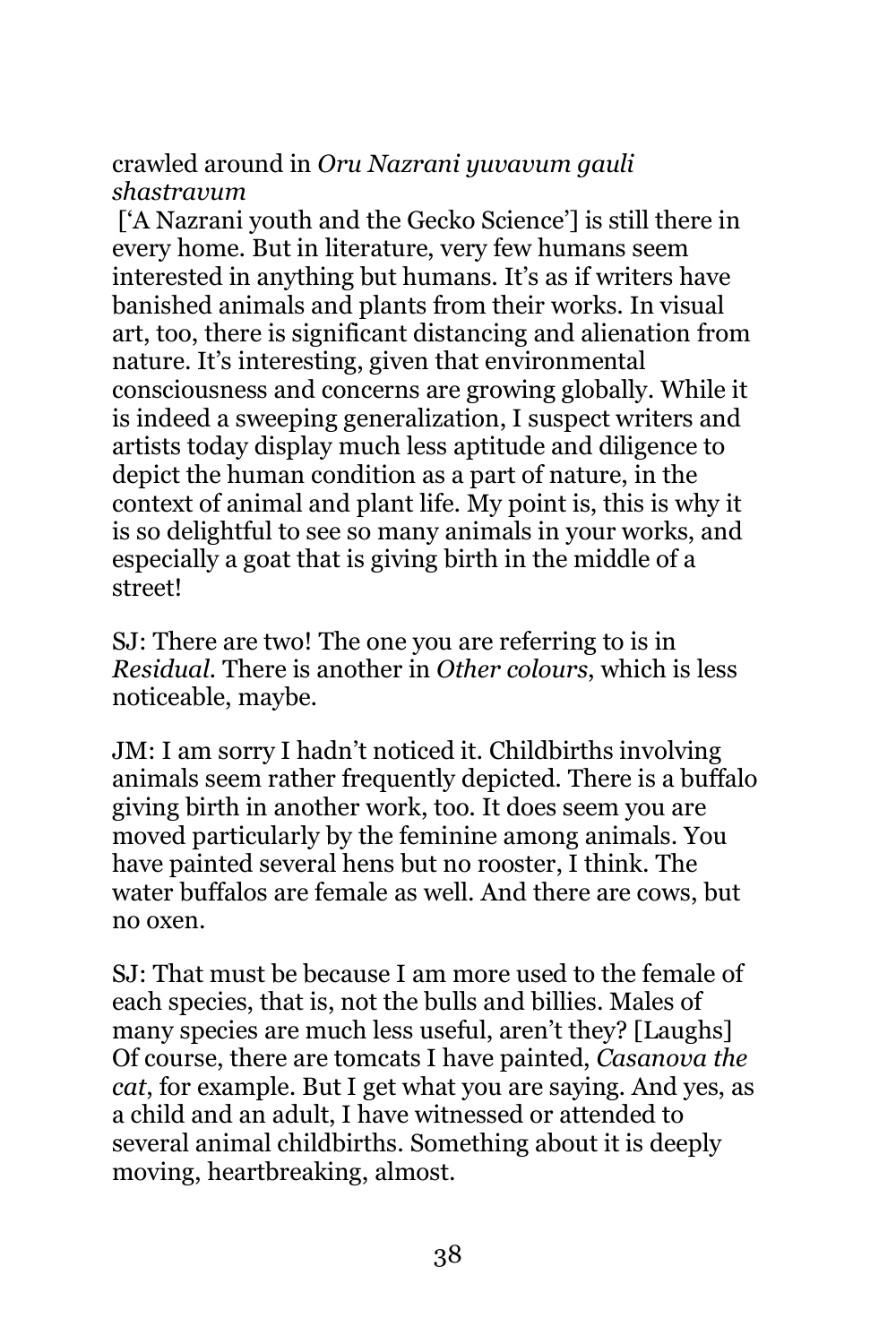#### CONVERSATION 5 About 'Morikuni' and other 'Shodoshima works'

JM: Let's talk about a few works you did in Japan, shall we? I understand you were in residence at Shodoshima before the Setouchi Triennale. The three of your 'Shodoshima works', if I may dub them so, I think, are amongst your best. While talking about your 'muted' and 'unsaturated' palette has become a cliché, I see your colours are vivid in these works, especially in *Morikuni*. What would you like to share about your time in Shodoshima?

SJ: I thoroughly enjoyed my time in Shodoshima; maybe a little too much. I wouldn't shut up about Shodoshima for months after I returned! It was early spring; though it was cold, the landscape was astonishingly beautiful. I lived in a cottage by the sea, but worked at a studio a little far. Other than *Morikuni*, the two other works, *Torii*—the entrance to a Shinto shrine—and *Fishermen* are scenes I observed during the commute.

JM: These works are different from your Mattancherry works. I mean, spectacularly so.

SJ: How, in your opinion, are they different?

JM: Well, apart from a considerably different palette, compared to *What are we?*, the main body of work you showed at the Triennale, and the conspicuous presence of the outline here and there—especially, the group of four figures to the bottom right of *Morikuni*—I think the main point of departure is this: you hadn't painted anything but urban landscape recently. There was almost nothing in your works with such terrain, and distinct geographic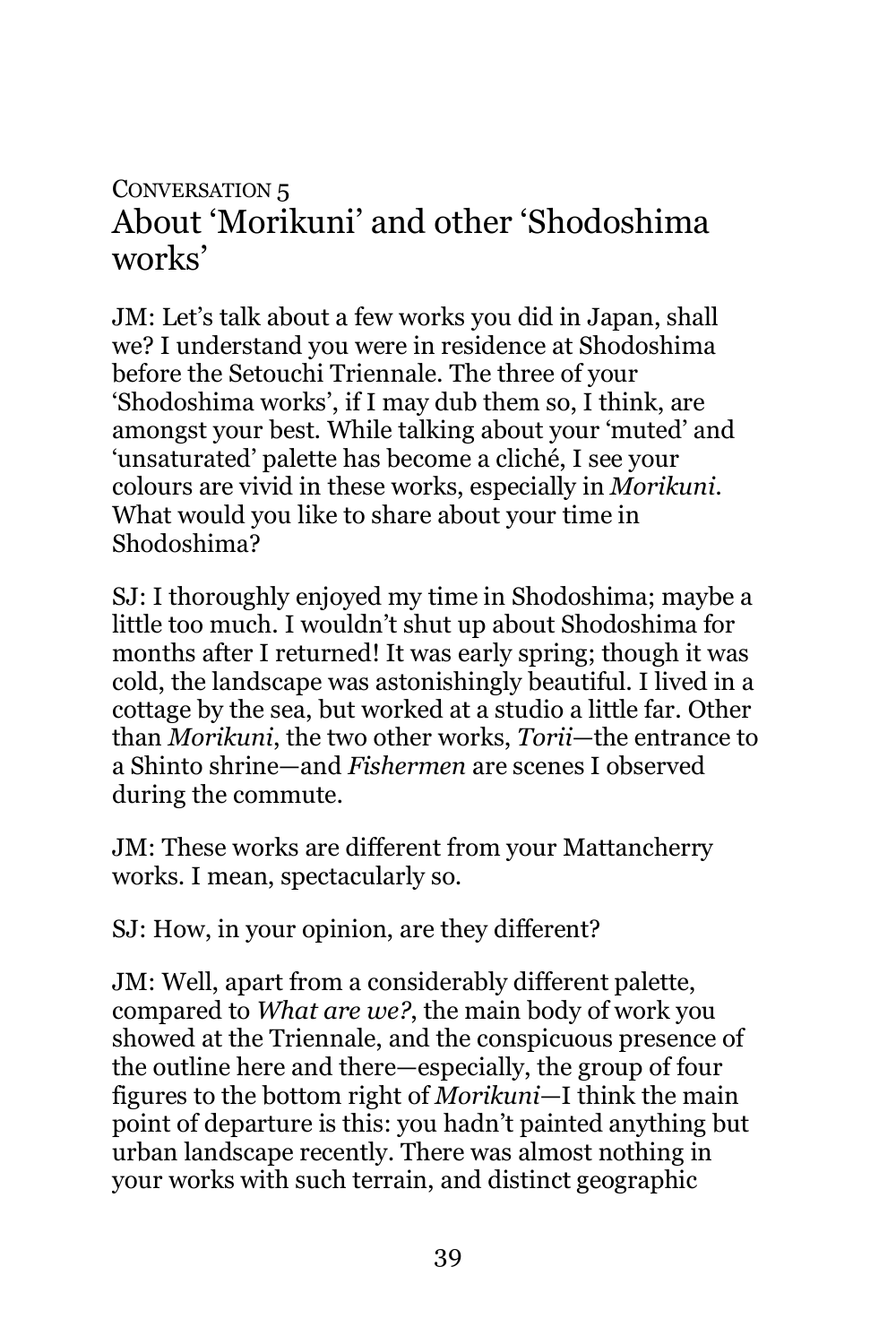features, and, yes, vegetation. In fact, I can't think of any trees in any of your canvases before these two works. There are bamboos in an early work called *Dragonfly*, paddies in *Your earth...*, coconut palm in *Otta*, but no trees proper! But they appear in a many of your recent works, *Washer woman*, *Poultry thieves*, *Pieta* etc.

SJ: Guilty on all counts! [Smiles] Yes, I seldom had a visible outline around figures earlier, but now they are more frequent. You can see outlines in *Man who owned the world*, one of my latest, for example. See, I don't make any underlying drawing on the canvas, I paint straight away. This hasn't changed. The lines you see are part of painting, not something that precedes it.

About trees. Very true. I wasn't very 'tree-friendly' before. [Smiles] In fact, I was very nervous about painting trees. They were magnificent life forms that awed me, which I was apprehensive of painting.

JM: Such caution about painting trees has existed throughout the history of art, I would think. Classical or renaissance painters approached them very carefully, with meticulous draftsmanship. Until the impressionists cracked how to paint trees with irreverence and insouciance, most of the painted trees were heavily drawing-led: coloured drawings, in fact. There are dozens of *Fall of man* or *Garden of Eden* paintings, including Michelangelo's; each leaf is painstakingly drawn or painted, much like in a botanical illustration.

Da Vinci's few trees— in *Adoration of the Magi*, or *Portrait of Ginevra de Benci*, or *Baptism*, for instance—are all dealt with the same excruciating discipline and rigour. Even in the Indian miniature tradition, trees are actually rendered with barks and individual leaves drawn out and filled with colour: you can actually count the leaves. The point is, no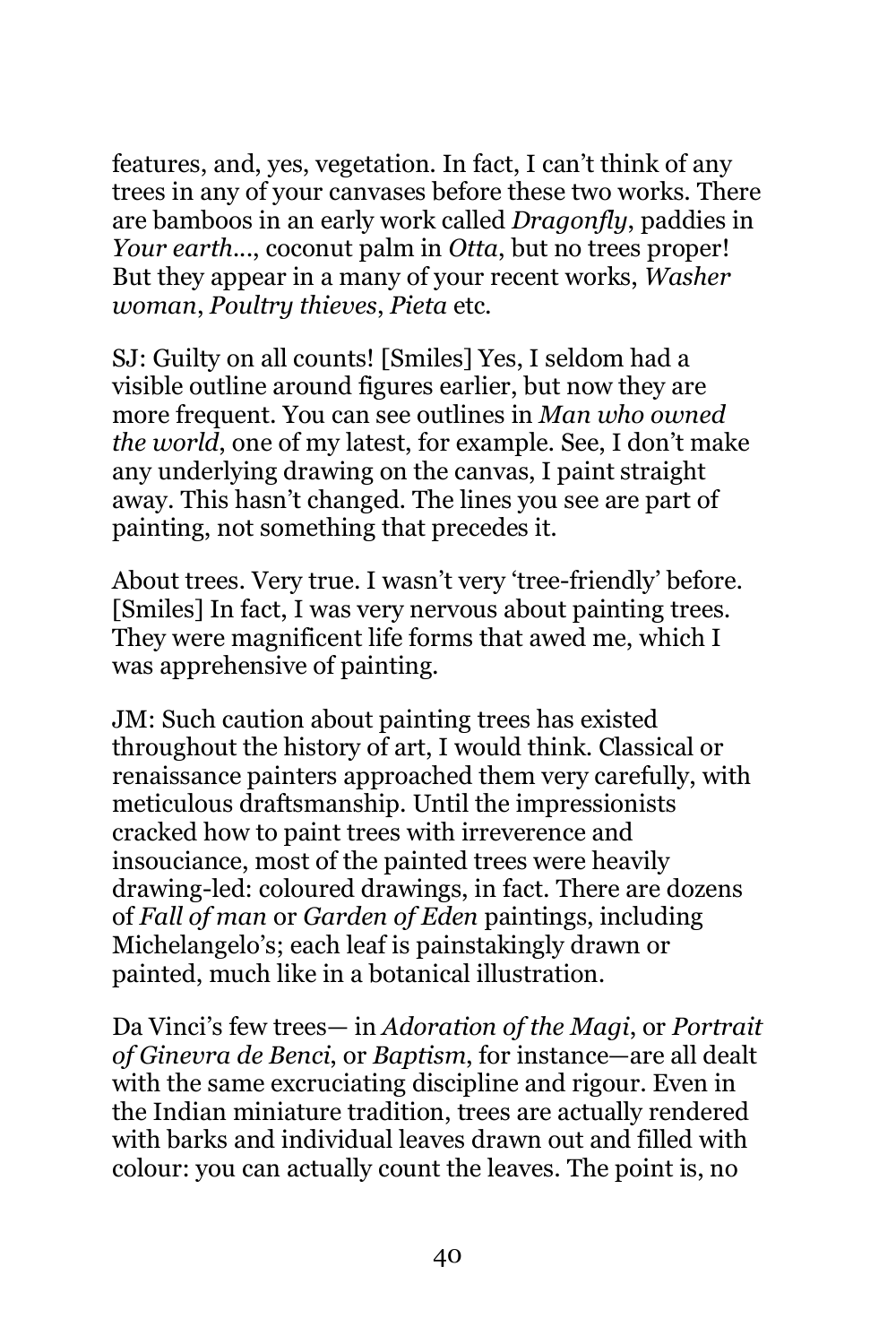one seems to have taken trees lightly. I think the impressionists have approached trees with ease because they haven't tried to paint the trees per se. Barring a few modern masters from the Bengal school such as Benode Behari Mukherjee, so few Indian painters approach trees with ease. For example, I can think of only very few Sher-Gils with any trees in them—*Winter*, for one—and some of these are just barks. Perhaps trees present the most complex anatomy in nature, don't they? It seems the issue is the difficulty in painting trees *without* painting them, or making them look laboured. Interesting. Somebody should write a history exclusively of painting trees.

SJ: Exactly. Painting them *without* painting them, that's the tricky part. They are so complex that capturing their essential character—without drawing and then painting each part—is difficult. But I am getting used to painting them. I thoroughly enjoyed working on the tree forms in *Pietà*. I even did a few landscapes recently, *Morning in Coorg* included. I can say I am getting myself to approach trees with ease. Trees are rather important for the work I want to do further.

JM: About *Morikuni.* I gather it is based on your studies at the café-bar of the same name. Perhaps you would like to talk about the experience?

SJ: Morikuni is famously the only sake brewery on the island; it's an old soy sauce factory refurbished and repurposed, if I am not mistaken. The bar is relatively new, I think. I frequented the place, though I drank very little. Watching customers at Morikuni's sake bar, while making studies, was particularly enjoyable for two reasons. Firstly, I was delighted to see so many women in such social spaces, sharing a drink and more. The time and place in which I grew up, and even where I live now, such social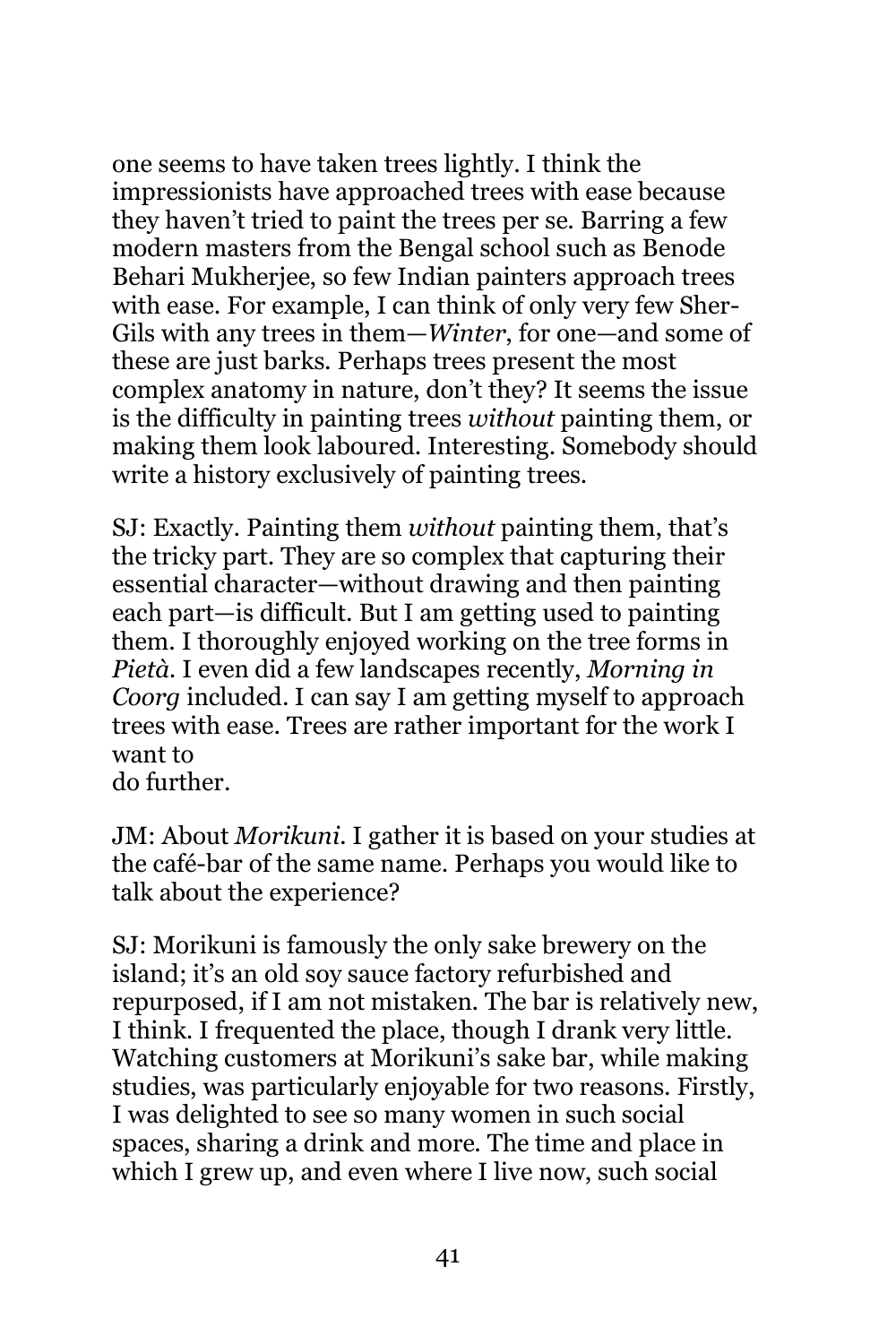spaces remained and continue to be out of bounds for women. In the villages, the institution called the toddy shop has always been there. Like the erstwhile 'tavern', these remain men-only, mysterious places of privilege, where a lot happens besides drinking. In those days, almost every movie had elaborate toddy-shop scenes, where plot-altering action would take place often—even duels and murders! But the women could see toddy shops only in movies. Even today, women do not go to toddy shops. And a woman, especially by herself, at modern bars in Kerala still makes heads turn, and eyebrows raise. So, centuries after the 'tavern' emerged as an important social institution, in patriarchal Kerala, a woman in a place meant for drinking is still a stigma. I am sure my mother and all my sisters haven't seen the inside of a bar of any kind yet. Most of the figures in *Morikuni*, even the ones seated at the bar, are female. That delighted me considerably.

JM: I think the whole canvas has only two or three men among the two dozen or more figures. That's quite unusual.

SJ: Deliberately so. Of course, the place had many more men. But I banished a few from the canvas. My space, my rules; it's my revenge! [Laughs]

JM. Interesting! What's the other thing? I mean, what else did you enjoy about studying people at Morikuni?

SJ: Well, I am always moved by the drama in everyday life. Seemingly banal, mundane situations in life contain a lot of interesting material. The way humans, and even animals, express and emote when they are alone or in company is infinitely fascinating. I mean, the postures, how the anatomy is organised and how it keeps changing, the facial expressions that come and go, and so on; I find them all so